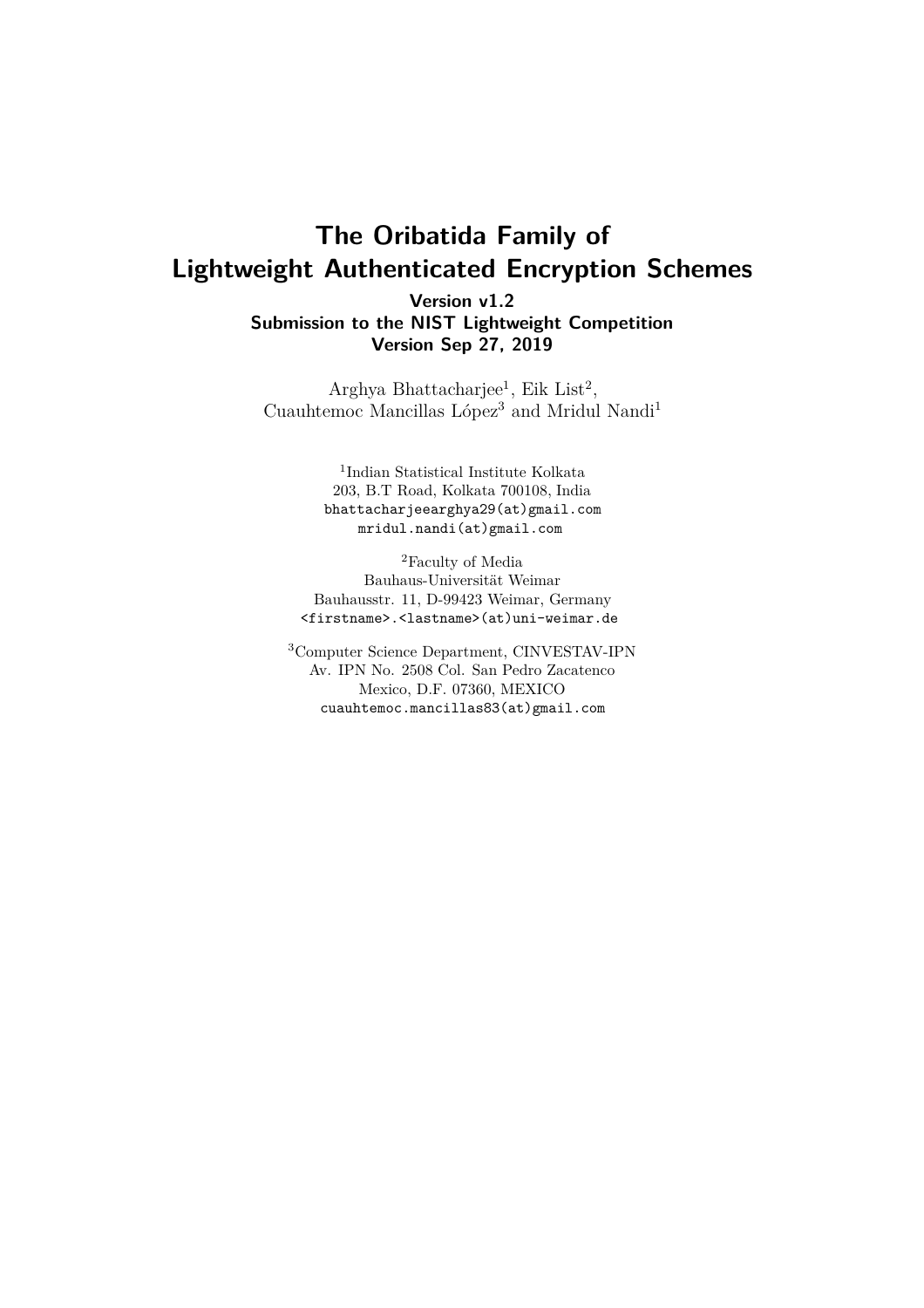## **Contents**

|                              | 1 Introduction                                                                                                                                  | 3                                           |  |  |  |  |  |  |  |  |
|------------------------------|-------------------------------------------------------------------------------------------------------------------------------------------------|---------------------------------------------|--|--|--|--|--|--|--|--|
| <b>Notations</b><br>$\bf{2}$ |                                                                                                                                                 |                                             |  |  |  |  |  |  |  |  |
| 3                            | <b>Specification of Oribatida</b><br>$3.1\,$<br>$3.2\,$<br>$3.3\,$                                                                              | 5<br>$6\phantom{.}6$<br>$\overline{7}$<br>8 |  |  |  |  |  |  |  |  |
| 4                            | Specification of The SimP Family of Permutations<br>4.1<br>$\Phi_r$ : A Variant of $\Psi_r$ That Includes The Key Schedule<br>4.2<br>4.3<br>4.4 | 10<br>10<br>11<br>12<br>12                  |  |  |  |  |  |  |  |  |
| 5                            | <b>Security Arguments for Oribatida</b>                                                                                                         | 14                                          |  |  |  |  |  |  |  |  |
| 6                            | <b>Security of SimP</b><br>6.1<br>6.2<br>6.3                                                                                                    | 16<br>16<br>17<br>19                        |  |  |  |  |  |  |  |  |
| 7                            | Features                                                                                                                                        | 20                                          |  |  |  |  |  |  |  |  |
| 8                            | <b>Hardware Implementation</b><br>8.1<br>8.2                                                                                                    | 20<br>21<br>21                              |  |  |  |  |  |  |  |  |
| 9                            | <b>Software Implementation</b>                                                                                                                  | 22                                          |  |  |  |  |  |  |  |  |
|                              | <b>10 Intellectual Property</b>                                                                                                                 | 22                                          |  |  |  |  |  |  |  |  |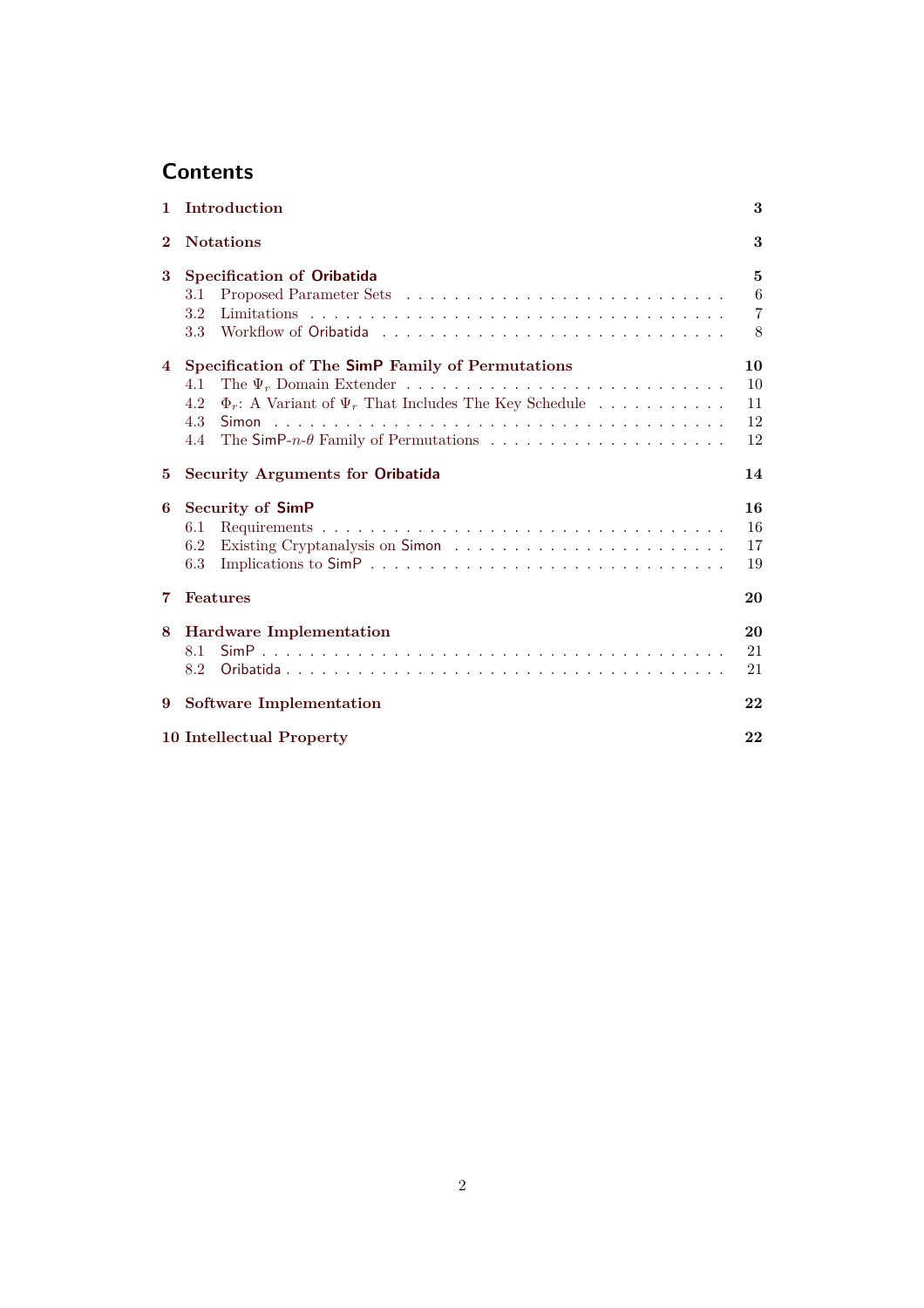### <span id="page-2-0"></span>**1 Introduction**

This work proposes the Oribatida family of permutation-based authenticated-encryption schemes.

**Oribatida Is Lightweight.** As a keyed permutation-based mode of operation, Oribatida has to store neither the state of the permutation (plus a small overhead) nor subkeys or tweaks. Authentication and encryption can be performed fully online and impose no need on buffering the input. For instantiations, we employ a lightweight family of permutations SimP that is very close to the block-cipher variants Simon-96-96 or Simon-128-128 and their respective key schedules. As a result, the instances of SimP possess a low state size of only 192 and 256 bits, respectively.

**Oribatida Is Performant.** For a security level of close to 128 bits, Oribatida provides a rate of 1*/*2 (two calls to a permutation for processing *n*-bit message material) for authentication and encryption even with a small permutation size of only  $n = 192$  or  $n = 256$ bits due to the way it masks ciphertext blocks.

**Oribatida Alleviates Its Usage Across Different Platforms.** Our proposed instantiations of Oribatida with the SimP family of permutations can be implemented with only the basic operations AND, rotations, and XOR. Since SimP avoids the use of S-boxes, implementations can split the state flexibly according to the target platforms' needs.

**Oribatida Is Based on Well-known Components.** The design of Oribatida is based on the well-known duplex mode. Therefore, it founds on well-established results. Since SimP is very close to the design of Simon, it can profit from the existing cryptanalysis, and rely on its already well-understood permutation design.

**Oribatida Is Secure.** The design of Oribatida inherits the minimal security guarantees of the duplex mode. Moreover, Oribatida augments the usual sponge by a ciphertext masking that boosts the security. While this specification omits tedious proof details, all members of the Oribatida family are expected to provide 128-bit security for encryption and integrity.

**Oribatida Is Robust under Release of Unverified Plaintexts.** While authenticated encryption can be realized in an online manner, proper authenticated decryption must be offline. However, resource-constrained devices can hardly buffer long messages until the authentication tag is verified, which can lead to a complete loss of privacy and integrity. The ciphertext masking of Oribatida limits the security damage in such cases. In the case of accidental misuse, Oribatida provides integrity also in the case that plaintext material leaks from invalid ciphertexts.

### <span id="page-2-1"></span>**2 Notations**

**General Notations.** We use uppercase letters (e.g., *X*, *Y* ) for functions and variables, lowercase letters (e.g., *x*, *y*) for indices and lengths, as well as calligraphic uppercase letters (e.g.,  $\mathcal{X}, \mathcal{Y}$ ) for sets and spaces. We write  $\mathbb{F}_2$  for the field of characteristic 2 and  $\mathbb{F}_2^n = \{0,1\}^n$  for the set of vectors over  $\mathbb{F}_2$ , i.e., strings of *n* bits. |X| denotes the number of bits of *X*. Given  $X \in \mathbb{F}_2^n$ , we write  $X[i]$  for the *i*-th (least significant) bit of *X*, and define the bit order by  $X = (X[n-1] \| \dots \| X[1] \| X[0])$ . We write  $\emptyset$  for the empty set and  $\varepsilon$  for the empty string.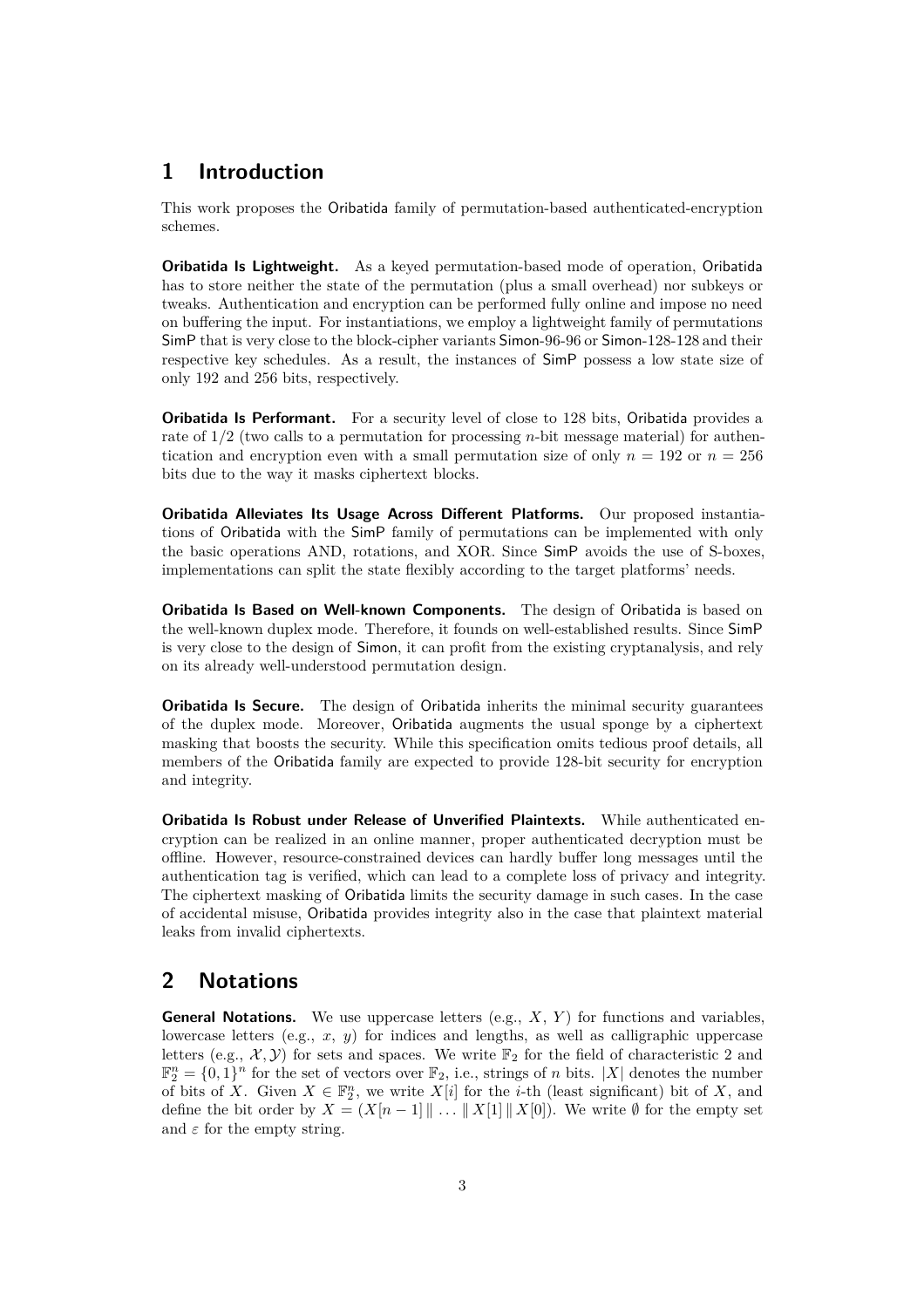We denote by  $X[x,y]$  the range of  $X[x], \ldots, X[y]$  for non-zero integers x and y. Given binary strings *X* and *Y*, we denote their concatenation by  $X \parallel Y$  and their bitwise XOR by  $X \oplus Y$  when  $|X| = |Y|$ . For positive integers x and y and bit strings of different lengths  $X \in \mathbb{F}_2^x$  and  $Y \in \mathbb{F}_2^y$  with  $x \geq y$ , we define  $\overline{X} \oplus_y Y = \text{def } X \oplus (0^{x-y} \mid Y)$ .

We write  $X \leftarrow \mathcal{X}$  to indicate that X is chosen uniformly at random and independent from other variables from a set  $\mathcal{X}$ . We consider  $\text{Func}(\mathcal{X}, \mathcal{Y})$  to be the set of all mappings  $F: \mathcal{X} \to \mathcal{Y}$ , and Perm( $\mathcal{X}$ ) to be the set of all permutations over  $\mathcal{X}$ . Given an event *E*, we denote the probability of *E* by Pr[*E*]. We denote the invalid symbol by  $\perp$ . Moreover, we denote by  $(n)_k = \text{def } \prod_{i=0}^{k-1} (n-i)$  the falling factorial.

For  $X \in \mathbb{F}_2^*$ , we denote by  $(X_1, X_2, \ldots, X_x) \xleftarrow{n} X$  the splitting of *X* into *n*-bit strings  $X_1$ , ...,  $X_{x-1}$ , and  $|X_x|$  ≤ *n*, in form of  $X_1 \parallel \ldots \parallel X_x = X$ . Moreover, for  $Y \in \mathbb{F}_x$ , we write  $(X_1, X_2, \ldots, X_m) \xleftarrow{x_1, x_2, \ldots, x_m} Y$  to denote the splitting of *Y* into  $X_1 = Y[x - 1..x - x_1],$  $X_2 = Y[x - x_1 - 1..x - x_1 - x_2], \ldots, X_m = Y[x_m - 1..0],$  where  $x = x_1 + x_2 + \ldots + x_m$ holds. For a given set  $\mathcal X$  and some non-negative integer x, we write  $\mathcal X^{\leq x}$  for the union set  $\cup_{i=0}^{x} \mathcal{X}^i$ . Given a non-negative integer  $x < 2^n$ , we write  $\langle x \rangle_n$  for its conversion into an *n*-bit binary string with the most significant bit left, e.g.,  $\langle 135 \rangle_8 = (10000111)$ . We omit *n* if it is clear from the context.

**Nonce-based Authenticated Encryption.** Let  $K$  be a set of keys,  $N$  be a set of nonces, A a set of associated data, M a set of messages, C a set of ciphertexts, and T a set of authentication tags. A nonce  $N \in \mathcal{N}$  is an input that must be unique for each authenticated encryption query.

A nonce-based authenticated encryption scheme with associated data  $\Pi = (\mathcal{E}, \mathcal{D})$  is a tuple of deterministic encryption algorithm  $\mathcal{E}: \mathcal{K} \times \mathcal{N} \times \mathcal{A} \times \mathcal{M} \to \mathcal{C} \times \mathcal{T}$  and deterministic decryption algorithm  $\mathcal{D}: \mathcal{K} \times \mathcal{N} \times \mathcal{A} \times \mathcal{C} \times \mathcal{T} \to \mathcal{M} \times \{\perp\}$  with associated key space  $\mathcal{K}$ . The encryption algorithm  $\mathcal E$  takes a tuple  $(K, N, A, M)$  and outputs  $(C, T)$ , where C is a ciphertext and *T* an authentication tag. We assume that  $|C| = |M|$  holds for all inputs  $(K, N, A, M)$  and their corresponding ciphertexts. The associated data is authenticated, but not encrypted. The decryption function  $D$  takes a tuple  $(K, N, A, C, T)$  and outputs either the unique plaintext *M* for which  $\mathcal{E}_K(N, A, M) = (C, T)$  holds, or outputs  $\perp$  if the input is invalid. We introduce  $\mathcal{E}_K^{N,A}(M)$  as short form of  $\mathcal{E}_K(N, A, M)$  and  $\mathcal{D}_K^{N,A}(C, T)$ for  $\mathcal{D}_K(N, A, C, T)$ , respectively.

We assume that authenticated encryption schemes are both correct and tidy. Correct means that for all  $(K, N, A, M) \in K \times N \times A \times M$ , it holds that  $\mathcal{D}_{K}^{N,A}(\mathcal{E}_{K}^{\tilde{N},A}(M)) =$ *M*. Tidy means that for all  $(K, N, A, C, T) \in K \times N \times A \times C \times T$ , it holds that  $\mathcal{E}_K^{N,A}(\mathcal{D}_K^{N,A}(C,T)) = (C,T)$  iff  $\mathcal{D}_K^{N,A}(C,T) \neq \bot$ .

**Standard Notions.** The ideal AE scheme provides two oracles  $\hat{\mathbf{s}}$  :  $\mathcal{N} \times \mathcal{A} \times \mathcal{M} \rightarrow \mathcal{C} \times \mathcal{T}$  and  $\bot : \mathcal{N} \times \mathcal{A} \times \mathcal{C} \times \mathcal{T} \rightarrow \mathcal{M} \times \{\bot\}$  that offer access to encryption and verification. Note that we overload the ⊥ notation to mean the oracle and the symbol of an invalid decryption. Given a tuple  $(N, A, M)$ , the ideal encryption oracle outputs ciphertext-tag tuples  $(C, T)$  that are random bits of the expected length, i.e., computes  $(C', T') = \mathcal{E}_K^{N,A}(M)$  and samples  $C \leftarrow \{0,1\}^{|C'|}$  and  $T \leftarrow \{0,1\}^{\tau}$ . The ideal decryption oracle ensures correctness. That is, given an input  $(N, A, C, T)$  where  $(C, T)$  had been the output to a previous encryption query  $(N, A, M)$ , the decryption oracle outputs the corresponding message  $M$ . Otherwise, the decryption always returns the invalid symbol ⊥ for every new decryption query that had not been the answer of an earlier encryption query.

**Ideal-permutation Model.** Since this work studies schemes based on public permutations, we employ the usual security notions in the ideal-permutation model. So, the adversary always has an additional oracle  $\pi^{\pm}$  that provides access to the public permuta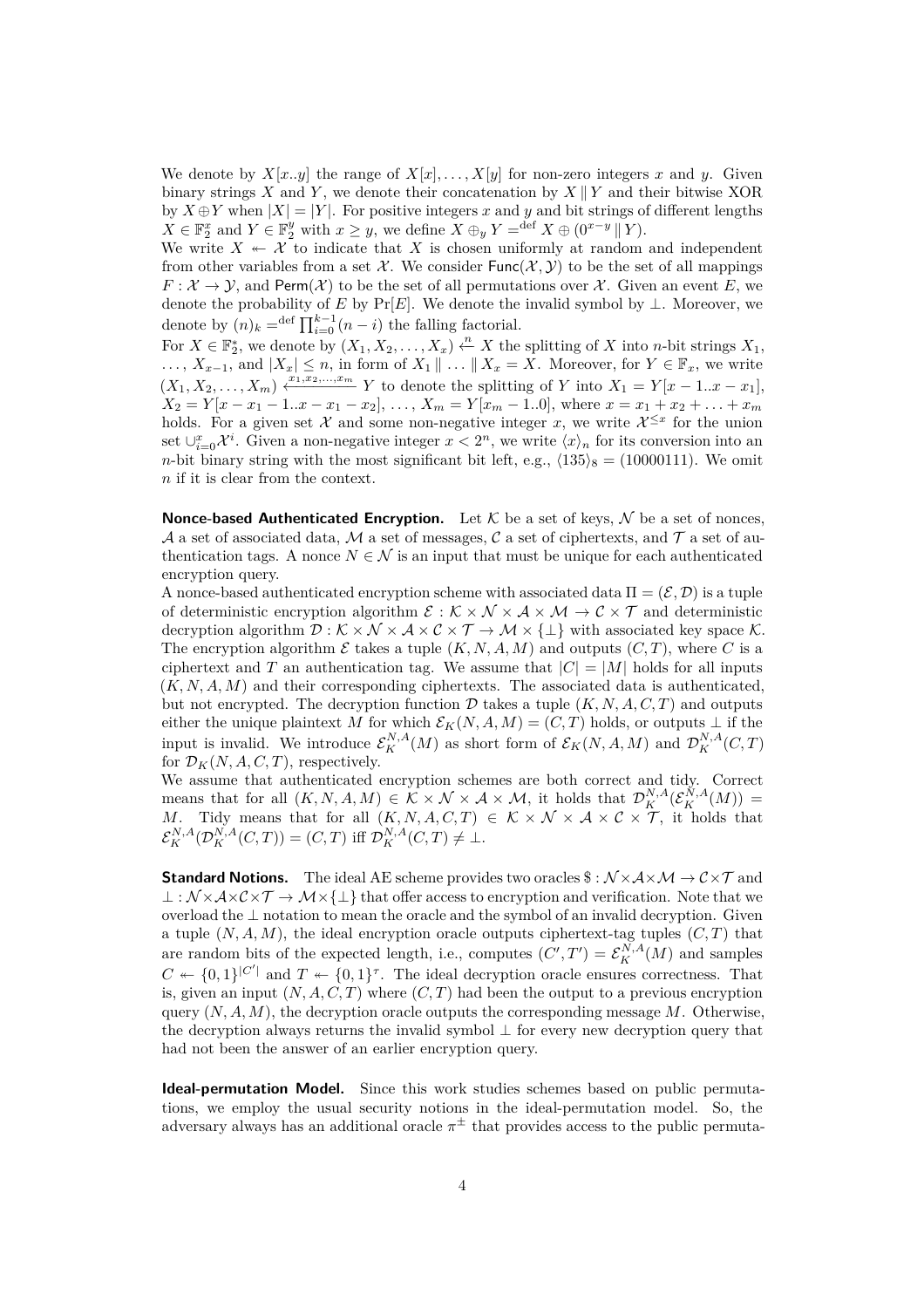tion  $\pi$  in forward and backward direction. We write  $\Pi[\pi]$  and  $\mathcal{E}[\pi], \mathcal{D}[\pi]$ , etc. to indicate that an authenticated-encryption scheme Π and its algorithms are based on a primitive  $\pi \leftarrow \text{Perm}(\mathcal{B})$ , where  $\mathcal{B} = \{0, 1\}^n$  is some block space.

**Definition 1** (nAE Security). Let  $K \leftarrow K$ ,  $\pi \leftarrow \text{Perm}(\mathcal{B})$ , and let  $\Pi[\pi] = (\mathcal{E}[\pi]_K, \mathcal{D}[\pi]_K)$ be a nonce-based authenticated scheme. Let **A** be a nonce-respecting adversary. Then,  $\mathbf{Adv}_{\Pi[\pi]}^{\mathsf{nAE}}(\mathbf{A}) \stackrel{\text{def}}{=} \Delta_{\mathbf{A}}(\mathcal{E}[\pi]_K, \mathcal{D}[\pi]_K, \pi^{\pm}; \$, \bot, \pi^{\pm}).$ 

**Notions under Release of Unverified Plaintext Material.** In the RUP model by Andreeva et al.  $[ABL^+14]$ , the understanding of a nonce-based AE scheme differs slightly from the previous definition. To formulate the forgery goal, the oracles are adapted. A verification oracle outputs 1 iff the input is valid, and 0 otherwise. A nonce-based RUP authenticated encryption scheme  $\tilde{\Pi} = (\tilde{\mathcal{E}}_K, \tilde{\mathcal{D}}_K, \tilde{\mathcal{V}}_K)$  is a 3-tuple of encryption algorithm  $\widetilde{\mathcal{E}}:\mathcal{K}\times\mathcal{N}\times\mathcal{A}\times\mathcal{M}\rightarrow\mathcal{C}\times\mathcal{T}$ , decryption algorithm  $\widetilde{\mathcal{D}}:\mathcal{K}\times\mathcal{N}\times\mathcal{A}\times\mathcal{C}\times\mathcal{T}\rightarrow\mathcal{M}$ , and verification algorithm  $V_K : \mathcal{K} \times \mathcal{N} \times \mathcal{A} \times \mathcal{C} \times \mathcal{T} \to \{0,1\}$ . The signature of the encryption and decryption algorithms are unchanged, but the decryption oracle always outputs the resulting would-be plaintext. We consider the security of integrity in this model, dubbed INT-RUP by  $[ABL+14]$ .

**Definition 2** (INT-RUP Security). Let  $K \leftarrow K$ ,  $\pi \leftarrow \text{Perm}(\mathcal{B})$ , and let  $\Pi[\pi] = (\widetilde{\mathcal{E}}[\pi]_K)$ ,  $\widetilde{\mathcal{D}}[\pi]_K$ ,  $\widetilde{\mathcal{V}}[\pi]_K$ ) be a nonce-based RUP authenticated scheme. Let **A** be a nonce-respecting adversary. Then

$$
\mathbf{Adv}_{\Pi[\pi]}^{\mathsf{INT-RUP}}(\mathbf{A}) \stackrel{\mathrm{def}}{=} \mathop{\Delta}\limits_{\mathbf{A}}(\widetilde{\mathcal{E}}[\pi]_K,\widetilde{\mathcal{D}}[\pi]_K,\widetilde{\mathcal{V}}[\pi]_K,\pi^{\pm};\widetilde{\mathcal{E}}[\pi]_K,\widetilde{\mathcal{D}}[\pi]_K,\bot,\pi^{\pm}).
$$

### <span id="page-4-0"></span>**3 Specification of Oribatida**

This section defines the Oribatida authenticated-encryption scheme.

**General Definitions.** Let *n* denote the state size, *k* the key size, *r* the rate, *c* the capacity, *s* the mask size,  $\nu$  the nonce size, *d* a domain size, and  $\tau$  a tag size in bits, all of which are non-negative integers. We define:

- The key space  $\mathcal{K} = \mathbb{F}_2^k$ , with  $k \leq n$ .
- The state space  $S = \mathbb{F}_2^n$ .
- We denote by *r* the rate and by *c* the capacity of the Oribatida mode, where  $r+c=n$ bits. We define a block space  $\mathcal{B} = \mathbb{F}_2^r$ .
- The nonce space  $\mathcal{N} = \mathbb{F}_2^{\nu}$ , with  $\nu \leq r$ . Oribatida requires  $\nu + k = n$ .
- A finite set of domains  $\mathcal{DO} = \mathbb{F}_2^d$  for  $d = 4$  bits.
- We define positive integers  $a_{\text{max}}$  and  $m_{\text{max}}$  for the maximal length in bits of associated data message inputs, respectively.
- The associated-data space  $A = \mathbb{F}_2^{\leq a_{\text{max}}}$ .
- Message and ciphertext spaces  $\mathcal{M} = \mathcal{C} = \mathbb{F}_2^{\leq m_{\text{max}}}$ .
- Moreover, we define the space of authentication tags  $\mathcal{T} = \mathbb{F}_2^{\tau}$  with  $\tau \leq r$ .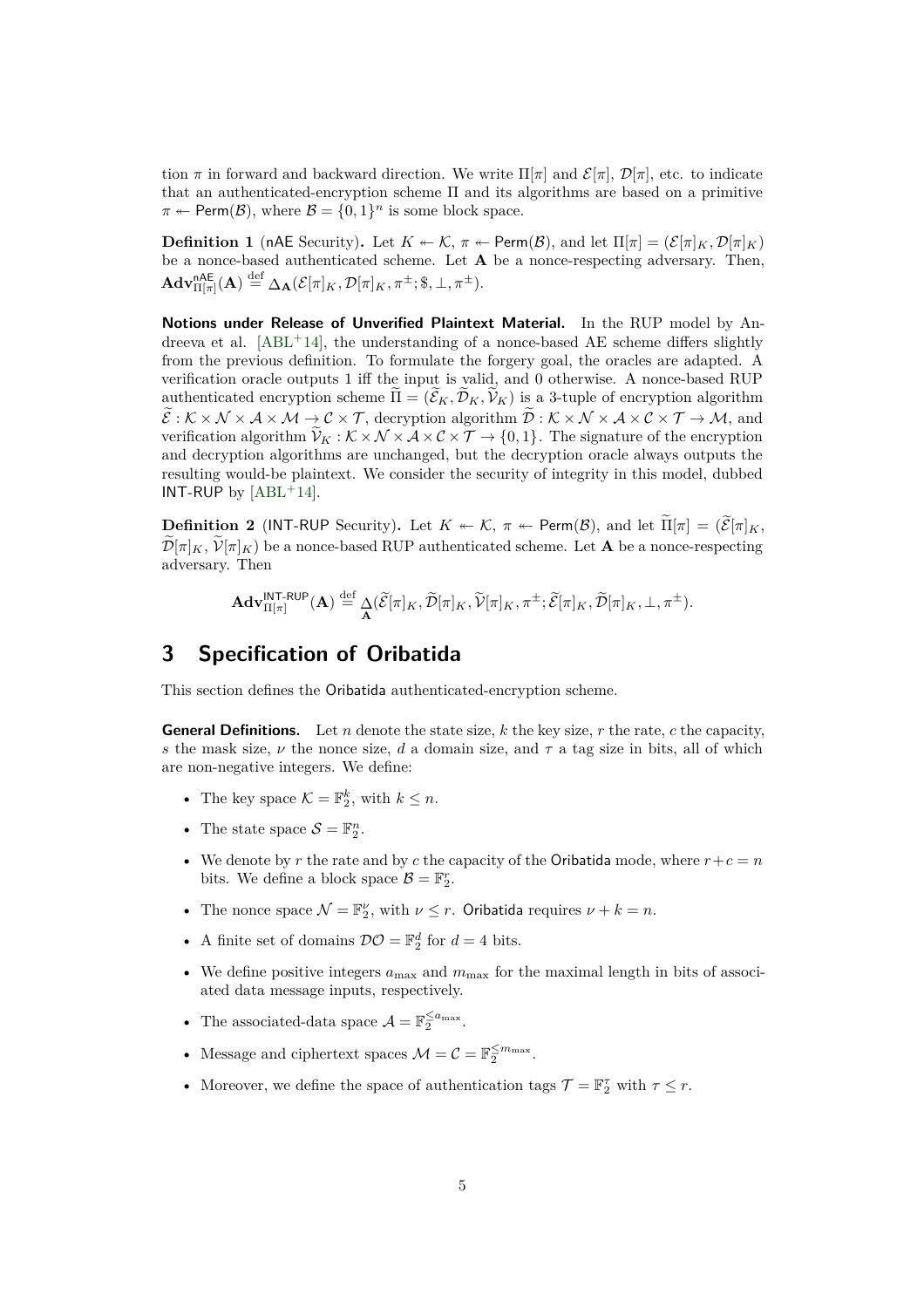

**Figure 1:** Authentication of an *a*-block associated data *A* and the encryption of an *m*block plaintext *M* with Oribatida, for  $a, m > 1$ . *P* and *P'* are permutations, *K* the secret key, *N* the nonce, *C* the resulting ciphertext, and *T* the resulting authentication tag.

We define  $s \leq c$  for the mask size in bits. We write two permutations  $P, P' \in \text{Perm}(\mathcal{S})$ . We denote the state after the *i*-th call to the permutations by  $S_i = (U_i || V_i)$ , and the state after XORing the subsequent associated-data block  $A_i$  or message block  $M_{i-a}$  to it by  $(X_i \| Y_i)$ , where *a* denotes the number of associated-data blocks after padding. We say that *A* is integral if its length is a multiple of *r* bits, and say that it is partial otherwise. Similarly, we say that *M* (or *C*) is integral if its length is a multiple of *r* bits, and call it partial otherwise.

**The Core Idea.** Oribatida is a variant of the monkey-wrap design [\[BDPVA12\]](#page-22-0), as used before, e.g., in Ascon [\[DEMS16\]](#page-23-0) or NORX [AJN14]. Oribatida extends previous designs by a ciphertext-block masking that increases the resilience against release of unverified plaintext material. We denote by  $(U_i, V_i)$  the outputs of and by  $(X_i, Y_i)$  the inputs to the permutation. As in the classical sponge, Oribatida considers the state  $S_i = (U_i || V_i)$  as a rate part  $U_i$  of *r* bits, where inputs are XORed to, and a capacity part  $V_i$  of  $c = n - r$ bits. Unlike the usual sponge, an *s*-bit part of the capacity is used to mask the subsequent ciphertext block. The definition is given in Algorithm [1.](#page-7-1) In the following, explanations and details are presented.

#### <span id="page-5-0"></span>**3.1 Proposed Parameter Sets**

Oribatida-*n*-*s* is proposed in two versions, parametrized by the state size of the permutation *n*, and a mask size *s*. Table [1](#page-6-1) lists the proposed parameter sets. We define a security parameter  $z = c + s$  that should be defined as 192 (the target for NIST security requirements). We briefly recall the parameters and the conditions satisfied by these parameters.

- 1. We always choose a key size of  $k = 128$  bits.
- 2. *n* denotes the size of the permutation in bits, which is either 256 or 192.
- 3. The nonce length  $\nu$  is chosen such that  $\nu + k = n$  holds.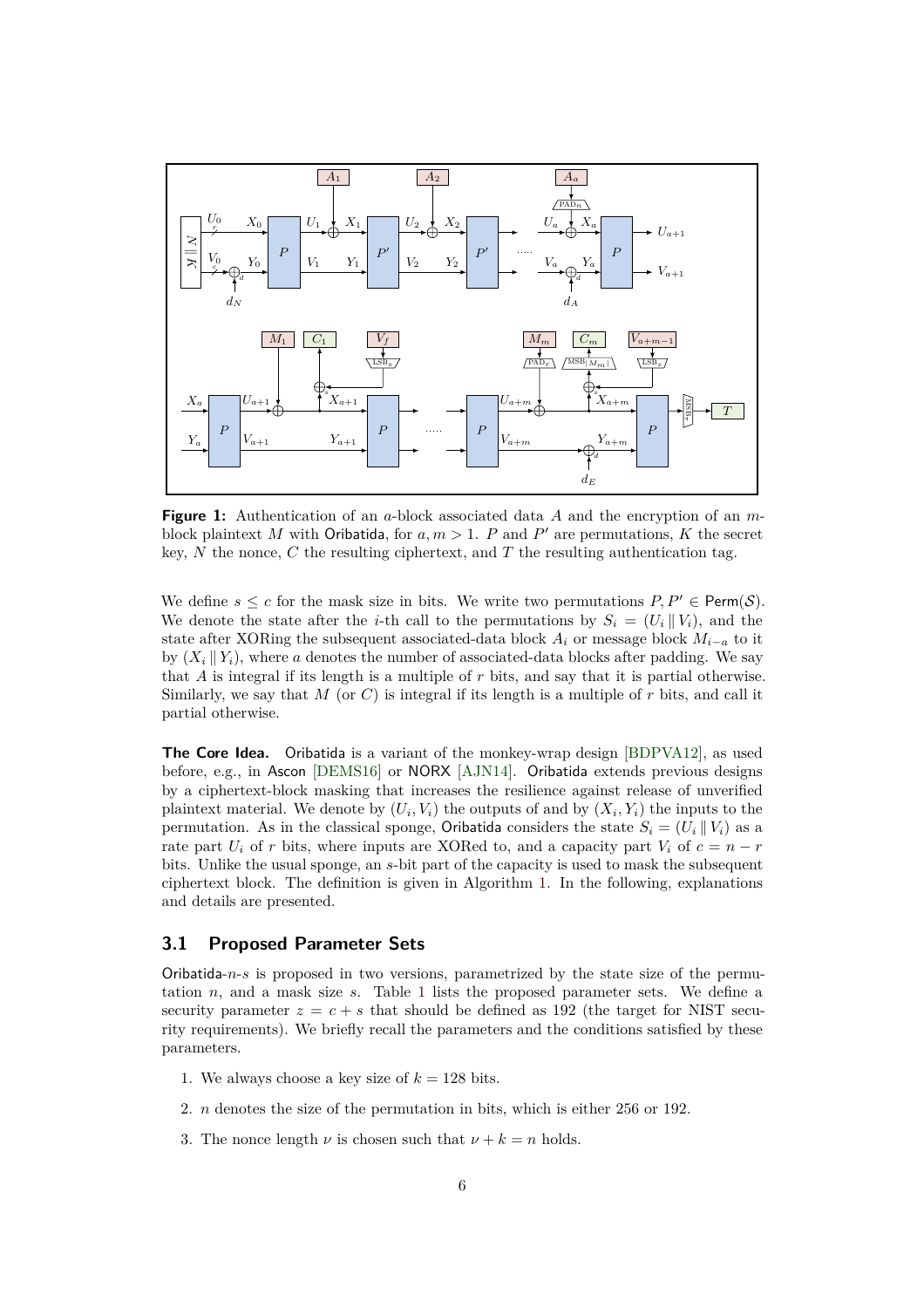<span id="page-6-1"></span>**Table 1:** Recommended schemes of Oribatida in the order of recommendation. The topmost is our primary recommendation. All integer values are given in bits. The state size is given by  $r + c$ . Rec. = Recommendation.

|                  |                           |     |                        |    |         | State size                       |     |
|------------------|---------------------------|-----|------------------------|----|---------|----------------------------------|-----|
|                  | Permutations              |     |                        |    |         | Key Nonce Tag Rate Capacity Mask |     |
| Rec. Name        | P'                        | (k) | $(\nu)$ $(\tau)$ $(r)$ |    |         | (c)                              | (s) |
| Oribatida-256-64 | $SimP-256-4$ $SimP-256-2$ | 128 | 128                    |    | 128 128 | 128                              | 64  |
| Oribatida-192-96 | $SimP-192-4$ $SimP-192-2$ | 128 | 64                     | 96 | 96      | 96                               | 96  |

- 4. The capacity of the permutation is chosen as  $c = 192 s$  bits (by the security requirement mentioned above).
- 5. Thus, the mask size *s* is at most the capacity:  $s \leq c$ .
- 6. Finally, the tag length is set to  $\tau = n c$  bits.

Oribatida-*n*-*s* employs two internal permutations  $P, P' \in \text{Perm}(\mathbb{F}_2^n)$ , where  $P'$  is chosen as a round-reduced variant of *P* to process the associated data more efficiently. The following members of the Oribatida-*n*-*s* family are proposed, based on instantiations from the SimP family of permutations:

- Our **primary recommendation** is Oribatida-256-64. For *P*, this variant uses SimP-256-4 with  $r_s = 34$  rounds per step and  $\theta = 4$  steps. Moreover, for P', it employs SimP-256-2 with  $r_s = 34$  rounds per step and  $\theta = 2$  steps.
- Our **secondary recommendation** is Oribatida-192-96. For *P*, this variant uses SimP-192-4 with  $r_s = 26$  and  $\theta = 4$  steps. For P', it employs SimP-192-2 with  $r_s = 26$  and  $\theta = 2$  steps.

### <span id="page-6-0"></span>**3.2 Limitations**

The encryption of Oribatida produces a ciphertext of the same length as the plaintext, and a  $\tau$ -bit authentication tag. Its decryption will – if the given tuple of key, nonce, associated data, ciphertext, and tag is valid – produce a plaintext of the same length as the ciphertext. The nonce must be unique for each encryption query, even if the message is empty. There is no secret message number for Oribatida.

At most  $2^{50} - 1$  bytes, over all the summed lengths of all nonces, associated data after padding, and messages after padding of all queries, are allowed to be processed under the same secret key before the key must be changed. At most  $2^{50} - 1$  bytes, over the summed length of nonce, associated data after padding, and message after padding, are allowed in a single query. In each encryption or verification query, the associated data can be empty or present; in each encryption query, the message can be empty or present; in each decryption query, the ciphertext can be empty or present. Oribatida demands that no information about would-be plaintexts is released to the outside if a decryption query is deemed invalid. The security guarantees in the INT-RUP model are a safety measure in temporarily exposed or exceptionally resource-constrained settings, but **must not** be interpreted as a recommendation to release unverified plaintexts.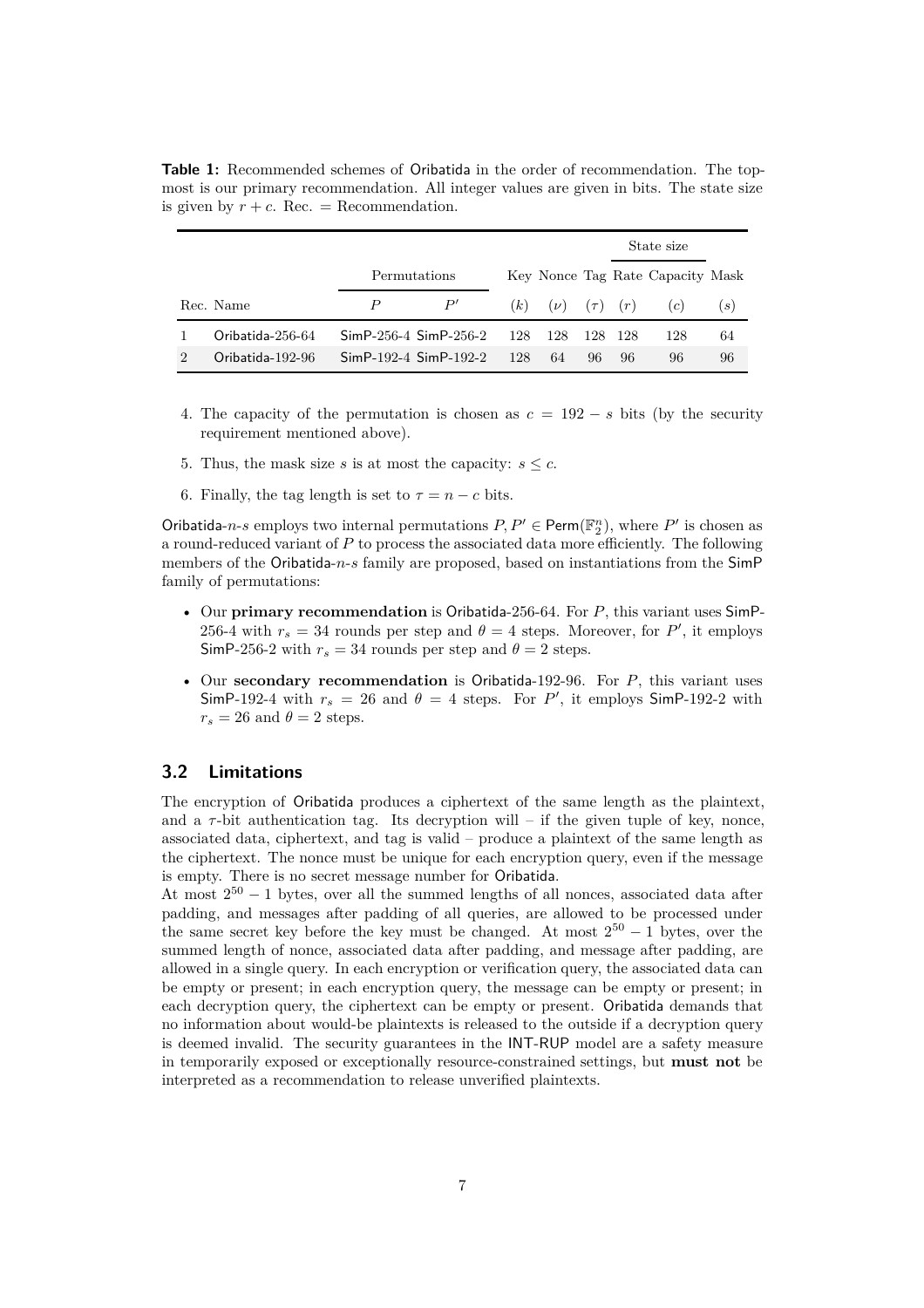```
Algorithm 1 Specification of Oribatida.
     101: function \mathcal{E}_K^{N,A}(M)102: \ell_A \leftarrow |A|<br>103: \ell_E \leftarrow |M|103: \ell_E \leftarrow |M|<br>104: d_N \leftarrow GF
    104: d_N \leftarrow \text{GETDOMAINFORN}(\ell_A, \ell_E)<br>105: d_A \leftarrow \text{GETDOMAINFORA}(\ell_A, \ell_F)105: d_A \leftarrow \text{GETDOMAINFORA}(\ell_A, \ell_E)<br>106: d_E \leftarrow \text{GETDOMAINFORE}(\ell_E)106: d_E \leftarrow \text{GETDOMAINFORE}(\ell_E)<br>107: A \leftarrow \text{PAD}_n(A)107: \overline{A} \leftarrow \text{PAD}_r(A)<br>108: M \leftarrow \text{PAD}_r(M)108: M \leftarrow \text{PAD}_r(M)<br>109: (S_1, V_f) \leftarrow \text{INT}109: (S_1, V_f) \leftarrow \text{INT}(K, N, d_N, \ell_A)<br>
110: S_{a+1} \leftarrow \text{ProcessAD}(S_1, A, d_A)111: (C, T) \leftarrow \text{ENCRYPT}(S_{a+1}, M, V_f, d_E, \ell_E)<br>112: return (C, T)return (C, T)121: function GETDOMAINFORN(\ell_A, \ell_E)<br>122. if \ell_A = 0 \land \ell_E = 0 then return
    122: if \ell_A = 0 \land \ell_E = 0 then return \langle 9 \rangle_n<br>123: return \langle 5 \rangle_nreturn (5)<sup>n</sup>
    131: function GETDOMAINFORA(\ell_A, \ell_E)
    132: if \ell_A = 0 then return \langle 4 \rangle_n133: if \ell_E > 0 \land \ell_A \mod r = 0 then return \langle 4 \rangle_n134: if \ell_E > 0 \wedge \ell_A \mod r \neq 0 then return \langle 6 \rangle_n135: if \ell_E = 0 \land \ell_A \mod r = 0 then return \langle 12 \rangle_n136: if \ell_E = 0 \land \ell_A \mod r \neq 0 then return \langle 14 \rangle_n141: function GETDOMAINFORE(\ell_E)<br>142: if \ell_F = 0 then return \langle 0 \rangle_n142: if \ell_E = 0 then return \langle 0 \rangle_n<br>143: if \ell_E mod r = 0 then return
    143: if \ell_E \mod r = 0 then return \langle 13 \rangle_n<br>144: if \ell_F \mod r \neq 0 then return \langle 15 \rangle_nif \ell_E \mod r \neq 0 then return \langle 15 \rangle_n151: function \text{PAD}_x(X)<br>152: if | X| mod x = 0if |X| mod \overline{x} = 0 then return X
     153: return X \parallel 1 \parallel 0^{x-(|X| \mod x)-1}161: function \text{INIT}(K, N, d_N, \ell_A)<br>162: V_0 \leftarrow \text{LSB}_e(N \parallel K)162: V_0 \leftarrow \text{LSB}_s(N \parallel K)<br>
163: S_1 \leftarrow P((N \parallel K) \oplus_d d_N)164: V_1 \leftarrow \text{LSB}_s(S_1)<br>165: if \ell_A = 0 then
                 if \ell_A = 0 then return (S_1, V_0)166: if \ell_A \neq 0 then return (S_1, V_1)171: function PROCESSAD(S_1, A, d_A)172: (A_1, \cdots, A_a) \leftarrow^r A173: for i = 1..a − 1 do
     174: S_{i+1} \leftarrow P'(S_i \oplus (A_i \parallel 0^c))175: S_{a+1} \leftarrow P(S_a \oplus (A_a \parallel 0^c) \oplus_d d_A)175: S_{a+1} \leftarrow P(S_a)<br>176: return S_{a+1}181: function LSB_x(X)<br>182: if |X| < x then
                 if |X| \leq x then return X
    183: return X[(|X| - x - 1)...0]191: function MSB_x(X)<br>192: if |X| \leq x then r
                 if |X| \leq x then return X
    193: return X[(|X| - 1)...(|X| - x)]201: function \mathcal{D}_{K}^{N,A}(C,T)202: \ell_A \leftarrow |A|<br>203: \ell_E \leftarrow |C|203: \ell_E \leftarrow |C|<br>204: d_N \leftarrow \text{GF}204: d_N \leftarrow \text{GETDOMAINFORN}(\ell_A, \ell_E)<br>205: d_A \leftarrow \text{GETDOMAINFORA}(\ell_A, \ell_F)205: d_A \leftarrow \text{GETDOMAINFORA}(\ell_A, \ell_E)<br>206: d_E \leftarrow \text{GETDOMAINFORE}(\ell_E)206: d_E \leftarrow \text{GETDOMAINFORE}(\ell_E)<br>207: A \leftarrow \text{PAD}_n(A)207: \overline{A} \leftarrow \text{PAD}_r(A)<br>208: C \leftarrow \text{PAD}_r(C)208: C \leftarrow \text{PAD}_r(C)<br>209: (S_1, V_f) \leftarrow \text{IN}209: (S_1, V_f) \leftarrow \text{INT}(K, N, d_N, \ell_A)<br>210: S_{a+1} \leftarrow \text{ProcessAD}(S_1, A, d_A)211: (M, T') \leftarrow \text{DecRYPT}(S_{a+1}, C, V_f, d_E, \ell_E)<br>
212: if T = T' then return M
                                                                                                                            213: else return ⊥
                                                                                                                           221: function ENCRYPT(S_{a+1}, M, V_f, d_E, \ell_E)<br>222: x \leftarrow \ell_E \mod r222: x \leftarrow \ell_E \mod r<br>223: (M_1, \cdots, M_m)223: (M_1, \cdots, M_m) \stackrel{r}{\leftarrow} M224: V \leftarrow V_f225: for i = 1..m do
                                                                                                                            226: (U_{a+i}, V_{a+i}) \xleftarrow{r,c} S_{a+i}227: X_{a+i} \leftarrow M_i \oplus U_{a+i}<br>
228: C_i \leftarrow X_{a+i} \oplus_s \text{LSB}_s(V)229: Y_{a+i} \leftarrow V_{a+i}<br>
230: if i = m then
                                                                                                                            231: Y_{a+i} \leftarrow Y_{a+i} \oplus_d d_E<br>232: C_m \leftarrow \text{MSB}_x(C_m)C_m \leftarrow \text{MSB}_x(C_m)233: V \leftarrow V_{a+i}<br>234: S_{a+i+1} \leftarrow P(X_{a+i} \parallel Y_{a+i})235: C \leftarrow (C_1 || C_2 || \cdots || C_m)<br>236: T \leftarrow \text{MSB}(\textit{S}_{\text{c}} | \textit{m} | 1)236: T \leftarrow \text{MSB}_{\tau}(S_{a+m+1})<br>237: return (C, T)241: function DECRYPT(S_{a+1}, C, V_f, d_E, \ell_E)<br>242: x \leftarrow \ell_F \mod r242: x \leftarrow \ell_E \mod r<br>
243: \text{if } \ell_E = 0 \text{ then}244:<br>245:
                                                                                                                            244: T' \leftarrow \text{MSB}_{\tau}(S_{a+1})<br>245: return (\varepsilon, T')246: (C_1, \cdots, C_m) \stackrel{r}{\leftarrow} C247: \quad V \leftarrow V_f<br>
248: \quad \textbf{for } i = 1..m \textbf{ do}249: (U_{a+i}, V_{a+i}) \xleftarrow{r,c} S_{a+i}<br>
250: X_{a+i} \leftarrow C_i \oplus s \text{ LSB}_s(V)251: Y_{a+i} \leftarrow V_{a+i}<br>252: M_i \leftarrow U_{a+i} \oplus X_{a+i}253: if i = m then
                                                                                                                            254: Y_{a+i} \leftarrow Y_{a+i} \oplus_d d_E<br>255: M_m \leftarrow \text{MSB}_x(M_m)256: V \leftarrow V_{a+i}<br>257: S_{a+i+1} \leftarrowS_{a+i+1} \leftarrow P(X_{a+i} \parallel Y_{a+i})258: M \leftarrow (M_1 \, \| \, M_2 \, \| \, \cdots \, \| \, M_m)<br>
259: T' \leftarrow \text{MSB}_{\tau}(S_{a+m+1})<br>
260: return (M, T')259:<br>260:
```
#### <span id="page-7-0"></span>**3.3 Workflow of Oribatida**

**Initialization.** Each variant of Oribatida uses a fixed-size nonce N whose length  $\nu$  is chosen such that  $k + \nu = n$  bits. *N* is concatenated with the key *K* to initialize the state:  $N \parallel K: (U_0, V_0) \leftarrow (N \parallel K) \oplus_d d_N$ . The domain  $d_N$  is XORed to the *d* least significant bits of the initial state. Then, the first state value  $S_1$  results from a call to the permutation:  $(U_1 \, \| \, V_1) \leftarrow P(U_0 \, \| \, V_0)$ . Note that we store the value of  $V_0$  or  $V_1$  (aliased by  $V_f$ ), depending on whether the associated data is empty or not, to mask the first block of ciphertext later.

**Processing Associated Data.** After the initialization, the associated data *A* is padded with a 10<sup>\*</sup>-padding if |*A*| mod  $r \neq 0$  such that its length becomes the next highest multiple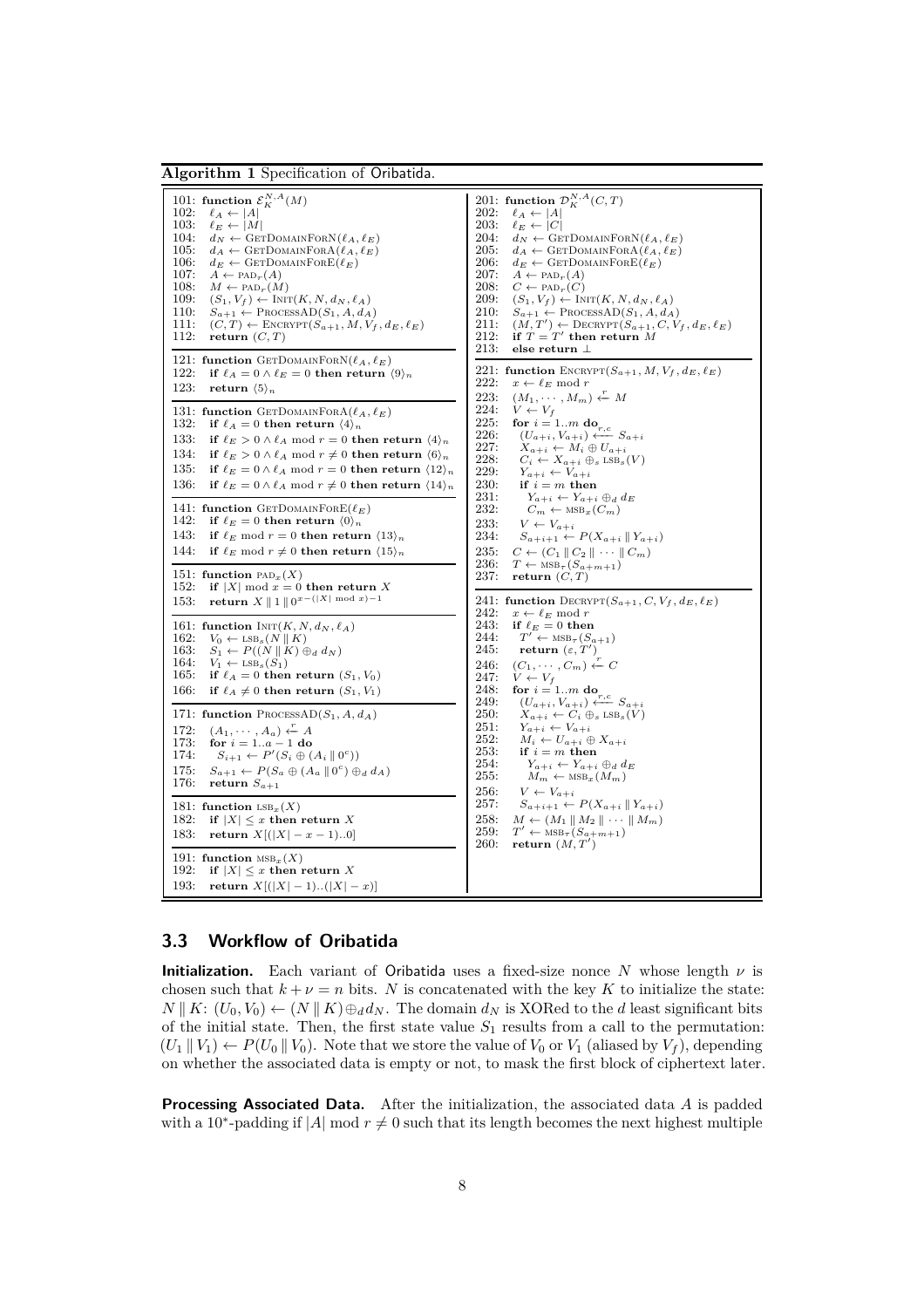of *r* bits. Thereupon, the padded associated data *A* is split into *r*-bit blocks  $(A_1, \dots, A_a)$ . Given the state  $(U_i, V_i) \stackrel{r,c}{\leftarrow} S_i$ ,  $A_i$  is XORed to the rate part of the state:  $X_i \leftarrow U_i \oplus A_i$ , for  $1 \leq i \leq a$ . For all non-final blocks of A, the capacity part of the permutation output,  $V_i$ , is simply forwarded to the capacity part of the subsequent input to the permutation  $P'$ :  $Y_i \leftarrow V_i$ . The next state is computed by a call to the reduced permutation  $P'$  afterwards, for all indices  $1 < i < a$  but the final *a*-th block of  $A: S_i \leftarrow P'(X_i || Y_i)$ . When the final block  $A_a$  is processed, a domain  $d_A$  that depends on the lengths of  $A$  and  $M$  is XORed to the least significant byte of the capacity.

**Encryption.** After the associated data has been processed, the message *M* is encrypted. If the length of  $M$  is not a multiple of  $r$  bits,  $M$  is padded with a 10<sup>\*</sup>-padding such that its length after padding becomes the next highest multiple of *r* bits. Thereupon, *M* is split into *r*-bit blocks  $(M_1, \dots, M_m)$  after padding.

The blocks  $M_i$  are processed one after the other. Given the state value  $(U_{a+i}, V_{a+i}) \xleftarrow{r,c}$ *S*<sub>*a*+*i*</sub>, the current block *M*<sup>*i*</sup> is XORed to the rate part  $U_{a+i}: X_{a+i} \leftarrow M_i \oplus U_{a+i}$ . The capacity part is simply forwarded:  $Y_{a+i} \leftarrow V_{a+i}$ . Then,  $(X_{a+i} || Y_{a+i})$  is used as input to a call to *P* to derive the next state value  $S_{a+i+1} \leftarrow P(X_{a+i} \mid \mid Y_{a+i})$ .

The ciphertext blocks  $C_i$  are computed from a sum of the current rate, the current plaintext block, and a (partial) earlier value from the capacity. The first ciphertext block is computed from

$$
C_1 \leftarrow X_{a+i} \oplus_s \text{LSB}_s(V_f).
$$

If it is the final block, then,  $C_1$  is computed from

$$
C_1 \leftarrow \text{MSB}_{\ell_E}(X_{a+i} \oplus_s \text{LSB}_s(V_f)),
$$

where  $\ell_E$  denotes the length of  $M$  before padding.

The further non-final ciphertext blocks  $C_i$ ,  $1 \lt i \lt m$  are computed from  $C_i \leftarrow X_{a+i} \oplus_s$ LSB<sub>s</sub>( $V_{a+i-1}$ ), for 1 *< i < m*. If *m* > 1, the final ciphertext block  $C_m$  is computed from

$$
C_m \leftarrow \text{MSB}_{\ell_E \text{ mod } r}(X_{a+m} \oplus_s \text{LSB}_s(V_{a+m-1})).
$$

For the final message block, a domain *d<sup>E</sup>* is XORed to the least significant byte of the capacity:  $Y_{a+m} \leftarrow V_{a+m} \oplus_d d_E$ . Thereupon, P is called another time to derive  $S_{a+m+1}$  ←  $P(X_{a+m}||Y_{a+m})$ . Its rate part – truncated to  $\tau$  bits if necessary – is released as the authentication tag:  $T \leftarrow \text{MSB}_{\tau}(S_{a+m+1}).$ 

**Decryption.** The decryption algorithm takes a tuple  $(K, N, A, C, T)$ . Again, the initialization with *K* and *N* as well as the processing of the associated data *A* is performed in the same manner as for encryption. If  $|C|$  mod  $r \neq 0$ , the decryption pads C with a 10<sup>∗</sup> -padding to the next multiple of *r* bits. In all cases, it splits *C* into *r*-bit blocks  $(C_1, \dots, C_{m-1})$  plus a final block  $C_m$ . If  $m > 1$ , the plaintext block is computed as

$$
X_{a+i} \leftarrow C_i \oplus_s \text{LSB}_s(V)
$$
  

$$
M_i \leftarrow (U_{a+i} \oplus X_{a+i}),
$$

where  $V = V_f$  for  $i = 1$  and  $V = V_{a+i-1}$  otherwise. The capacity is again simply forwarded to the next call of the permutation:  $Y_{a+i} \leftarrow V_{a+i}$ . The subsequent state is then computed  $\text{by } (U_{a+i+1} \parallel V_{a+i+1}) = S_{a+i+1} \leftarrow P(X_{a+i} \parallel Y_{a+i}).$ 

For the final block *m*, the final plaintext block is computed from the padded ciphertext block *C<sup>m</sup>* as

$$
X_{a+m} \leftarrow C_m \oplus_s \text{LSB}_s(V)
$$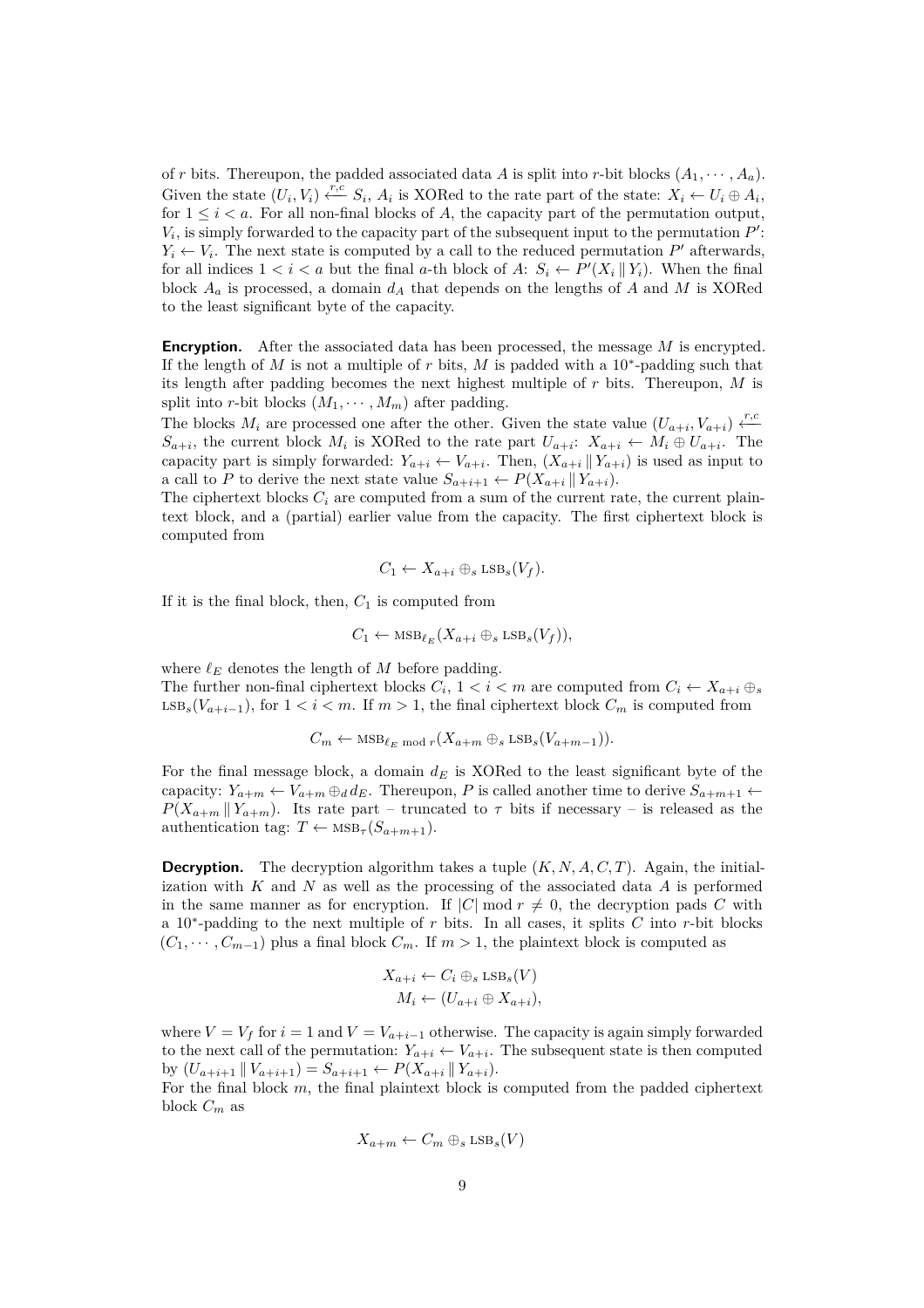$$
M_m \leftarrow \text{LSB}_x(U_{a+m} \oplus X_{a+m}),
$$

where  $x = det \ell_E \mod r$ . For the final block, the domain  $d_E$  is XORed to the least significant byte of the capacity:  $Y_{a+m} \leftarrow V_{a+m} \oplus_d d_E$ . The would-be tag T' is derived by computing  $(T' || Z) \leftarrow P(X_{a+m} || Y_{a+m})$ , and using only its most significant  $\tau$  bits:  $T' \leftarrow \text{MSB}_{\tau}(T' \mid Z)$  as for the encryption If  $T = T'$ , the ciphertext is considered valid, and  $M = (M_1 \| \cdots \| M_m)$  is released as plaintext. Otherwise, the ciphertext is deemed invalid, and  $\perp$  is returned.

**Domain Separation.** For the purpose of domain separation, Oribatida defines a set of domain constants  $d_N$ ,  $d_A$  and  $d_E$ . Note that  $d = 4$  bits suffice in practice. The domains are XORed with the least significant byte of the state at three stages. Domains are encoded as bit strings, e.g.,  $\langle 12 \rangle_d = (1100)_2$ . The value depends on the presence of *A* and *M* and whether their final blocks are absent, partial, or integral. This ensures that there exist no trivial collisions of inputs to *P* among blocks of *A* and *M*.

The constants are determined by the four control bits  $(t_3, t_2, t_1, t_0)$  that reflect inputs in the hardware API, similar to, e.g., [CDNY18]. The rationale behind them is the following:

- **EOI:**  $t_3$  is the **end-of-input** control bit. This bit is set to 1 iff the current data block is the final block of the input. For all other cases,  $t_3$  is set to 0.
- $\bullet$  **EOT:**  $t_2$  is the **end-of-type** control bit. This bit is set to 1 iff the current data block is the final block of the same type, i.e., it is the last block of the message/associated data. Note that, if the associated data is empty, the nonce is treated as the final block of the associated data. So,  $t_2$  is set to 1. For all other cases,  $t_2$  is set to 0.
- **Partial:**  $t_1$  is the **partial-control** bit. It is set to 1 if the current data block is partial, i.e. if its size is less than the required block size. For all other data blocks,  $t_1$  is 0.
- **Type:**  $t_0$  is called the **type-control** bit. It identifies the type of the current data block. For the nonce and the processing of the final message block,  $t_0$  is set to 1. For all other cases,  $t_0$  is set to 0.

While processing a data block, the domain values are set as the integer representation of  $t_3 || t_2 || t_1 || t_0$ . For example, if we are processing the nonce (which is always a complete *r*-bit block), where the associated data is empty, and the message is not empty, it holds that  $d_N = (t_3t_2t_1t_0) = (0101)_2 = 5.$ 

### <span id="page-9-0"></span>**4 Specification of The SimP Family of Permutations**

This section specifies the permutation SimP. From a high-level view, SimP is a variant of the domain extender  $\Psi_r$  by Coron et al. [CDMS10]. We define  $\mathsf{SimP}$  to use a roundreduced variant of the Simon [BSS+13] block cipher and its key schedule through four such steps. We briefly recall  $\Psi_r$  before we describe the details of **Simon**, provide an overview of existing cryptanalysis and close with a discussion of the implications on SimP.

#### <span id="page-9-1"></span>**4.1 The Ψ***<sup>r</sup>* **Domain Extender**

The Ψ*<sup>r</sup>* family is a two-branch Feistel-like network that consists of *r* calls to (pairwise independent) block ciphers. An illustration of  $\Psi_4$  is given at the top of Figure [2.](#page-10-1) Let BlockCipher( $K, B$ ) denote the set of all block ciphers with key space K and block space B. For  $\Psi_r, \pi_1, \pi_2, \ldots, \pi_r \in \text{BlockCipher}(\mathbb{F}_2^n \times \mathbb{F}_2^n, \mathbb{F}_2^n)$  are independent block ciphers which use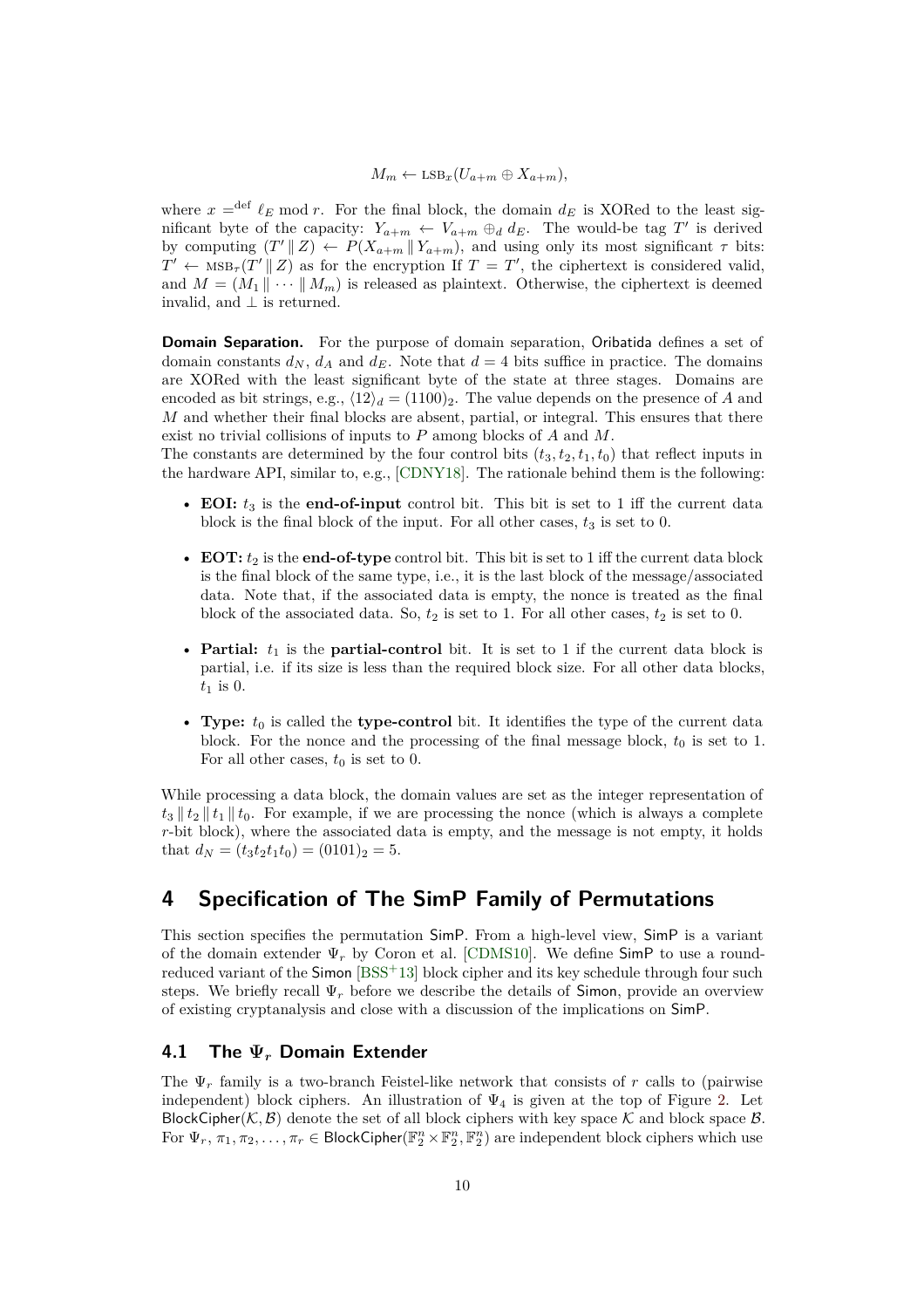<span id="page-10-1"></span>

**Figure 2: Top:** The construction  $\Psi_4$  [CDMS10]. The blocks  $\pi_i$  denote block ciphers over  $\mathbb{F}_2^n$  with key space  $\mathbb{F}_2^n$ . **Bottom:** High-level view of the construction  $\Phi_4$  as a variant of  $\Psi_4$ . The blocks  $\varphi_i$  represent the key schedules that produce the subkeys and which are externalized from the block ciphers  $\pi_i$  in  $\Phi_4$ .  $\varphi_i$  feeds the subkeys to  $\pi_i$  and outputs the final subkey  $K^{r_s}$  to become the next value  $R^{ir_s}$ .

one branch  $R^i$  as state input, and the other one,  $L^i$ , as secret key. Coron et al. provide statements on the indifferentiability of their constructions.

**Theorem 1** ([CDMS10]). Let  $\pi_1, \pi_2, \pi_3$   $\leftarrow$  BlockCipher( $\mathbb{F}_2^n$ ) be pairwise independent permutations over  $\mathbb{F}_2^n$ . The three-step construction  $\Psi_3$  with an ideal block cipher is  $(t_D, t_S, q, \epsilon)$ -indifferentiable from an ideal cipher with  $t_S = O(qn)$  and  $\epsilon = 5q^2/2^n$ .

Intuitively, it follows that a four-step construction with a fourth independent permutation  $\pi_4 \leftarrow \textsf{BlockCipher}(\mathcal{K}, \mathbb{F}_2^n)$  inherits at least the security of the three-step construction.

**Definition 3** (Indifferentiability [MRH04])**.** Let *C* be a Turing machine with oracle access to either  $(\Pi, {\{\pi_1^{\pm}, \ldots, \pi_m^{\pm}\}})$ , where *C* is a construction and the  $\pi_i$ 's are ideal primitives. *C* can employ any of the primitives internally. *C* is said to be  $(t_D, t_S, q, \epsilon)$ -indifferentiable from an tuple  $(\mathcal{P}, \{\pi_1^{\pm}, \ldots, \pi_m^{\pm}\})$ , where  $\mathcal P$  is an ideal primitive, if there exists a simulator *S* with oracle access to  $P$  that runs in time at most  $t_S$ , such that for any distinguisher **A** that runs in time at most  $t_D$  and makes at most  $q$  queries, it holds that

$$
\left|\Pr\left[\mathbf{A}^{C,\pi_1,...,\pi_m}=1\right]-\Pr\left[\mathbf{A}^{\mathcal{P},\pi_1,...,\pi_m}=1\right]\right|<\epsilon.
$$

*C* is said to be indifferentiable from  $\mathcal P$  if  $\epsilon$  is a negligible function of the security parameters for polynomially bounded  $q$ ,  $t_D$  and  $t_S$ .

#### <span id="page-10-0"></span>**4.2 Φ***r***: A Variant of Ψ***<sup>r</sup>* **That Includes The Key Schedule**

The  $\Psi_r$  construction has to store the state that is transformed through the block cipher  $\pi_i$ 's state transformation, plus the key of the current step. Internally, the block ciphers  $\pi_i$ also have to expand the secret key to subkeys that add to the total memory requirement. We propose a variant that avoids the need to store the current secret key input. For this purpose, we define the key-schedule permutation  $\varphi_i : \mathbb{F}_2^n \to \mathbb{F}_2^n$  that takes an initial key *K* as input and outputs the subkeys  $K^0, \ldots, K^{r_s}$  for fixed number of rounds  $r_s$  of  $\pi_i$ . An illustration is given at the bottom of Figure [2.](#page-10-1) Hereafter, we call the construction  $\Phi_r$ when it consists of *r* steps in total. Note that  $\Phi_r$  omits the final swap of the halves for simplicity and since it does not affect the security.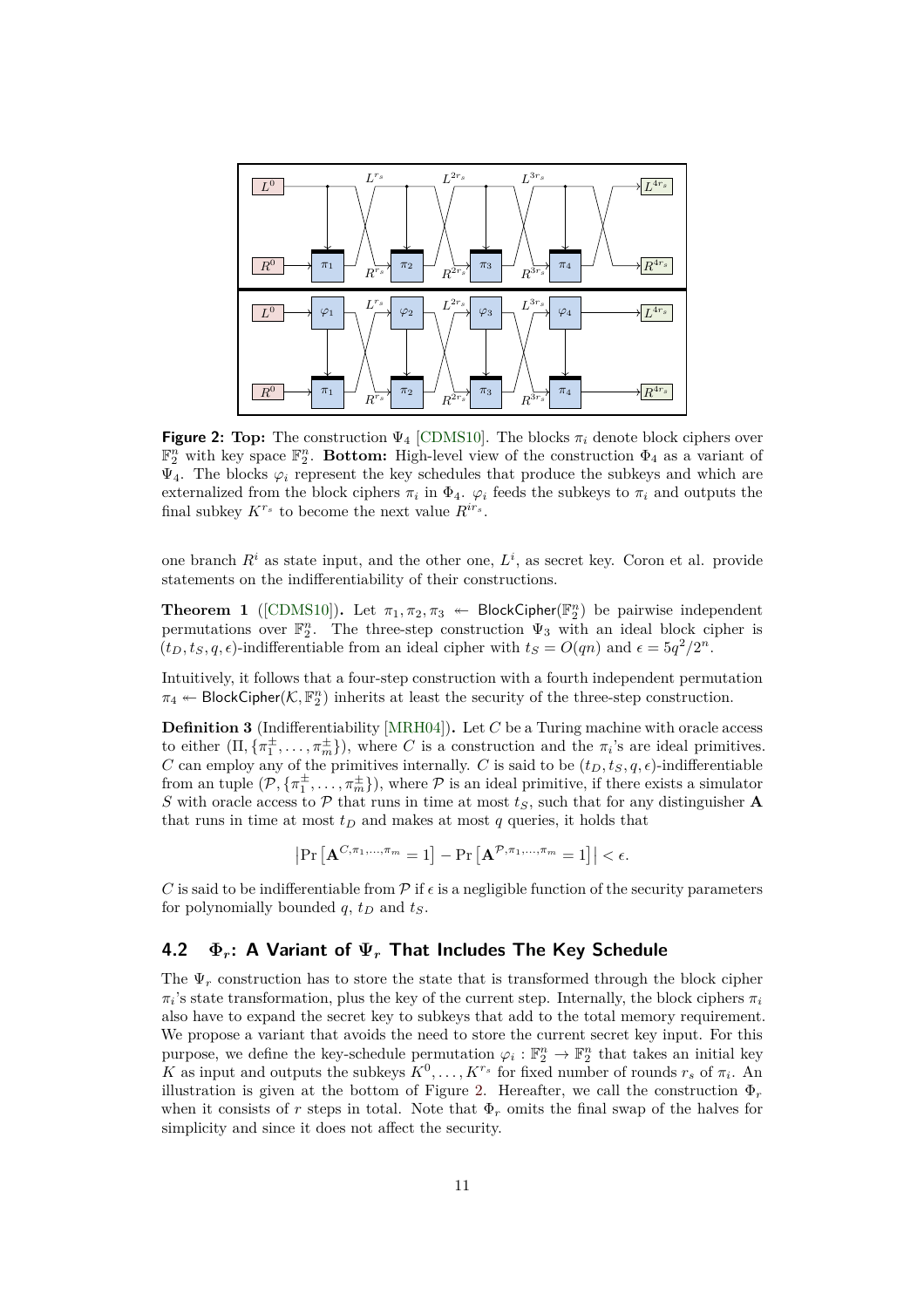<span id="page-11-2"></span>

**Figure 3:** One iteration of the round function of SimP, which is equivalent to the keyupdate function (left) and the state-update function (right) of  $\lim_{x \to a} 2w/2w$ , where *w* is the word size.

#### <span id="page-11-0"></span>**4.3 Simon**

The Simon family of block ciphers  $[BSS+13]$  belongs to the lightest block ciphers in terms of hardware area and energy efficiency. Its round function consists of only an XOR, three bit-wise rotations, and a bit-wise AND, which renders it particularly lightweight and flexible. Moreover, Simon has been analyzed intensively since its proposal; among others, e.g., [ALLW14, CW16, LLW17a, Rad15, XZBL16] studied the security of Simon-96-96 and Simon-128-128. Considerably more works targeted the smaller-state variants of Simon, which has recently been standardized as part of ISO/IEC 29167-21:2018 [\[ISO18\]](#page-23-1). For concreteness, Simon-96-96 uses a word size  $w = 48$  bits and employs 52 rounds, whereas Simon-128-128 uses  $w = 64$  bits and 68 rounds.

### <span id="page-11-1"></span>**4.4 The SimP-***n***-***θ* **Family of Permutations**

 $SimP$  is an instantiation of  $\Phi_4$  that tries to adhere to the standard as close as possible, SimP-192 employs the round-reduced Simon-96-96 as *π* and its key schedule as *ϕ*. To form a 256-bit permutation, SimP-256 uses Simon-128-128 with its key schedule. One iteration of the round function of Simon-2*w*-2*w* and its key-update function side by side, as is used in SimP-*n*, is illustrated in Figure [3.](#page-11-2) Internally, the state of SimP-*n*-*θ* consists of four *w*-bit words  $(X_0^i, X_1^i, X_2^i, X_3^i)$ , where the superscript index *i* indicates the state after Round *i*. We denote by  $r<sub>s</sub>$  the number of rounds per step, and index the steps from 1 to  $\theta$ , and the rounds from 1 to  $\theta \cdot r_s$ . The plaintext is denoted as  $(X_0^0, X_1^0, X_2^0, X_3^0)$ ; the ciphertext is given as  $(X_0^{\theta r_s}, X_1^{\theta r_s}, X_2^{\theta r_s}, X_3^{\theta r_s}).$ 

After Round  $r_s$ , the state halves  $(X_0^{r_s}, X_1^{r_s})$  and  $(X_2^{r_s}, X_3^{r_s})$  are swapped; similarly, they are swapped also after Round  $2r_s, \ldots, \theta r_s$ . One round of the permutation is illustrated in Figure [3.](#page-11-2) Thus, SimP-192-*θ* uses Simon-96-96 and consists of four 48-bit words. SimP-256 *θ* employs the round function and the key-update function of Simon-128-128 as a 256-bit permutation. For  $\mathsf{SimP\text{-}256\text{-}\theta}$ , the state consists of four 64-bit words.

**Round Function.** Let *w* be a positive integer for the word size. for  $\text{SimP-192}, w = 48$ bits; for SimP-256,  $w = 64$  bits. Let  $f : \mathbb{F}_{2^w} \to \mathbb{F}_{2^w}$  and  $g : \mathbb{F}_{2^w} \to \mathbb{F}_{2^w}$  be defined as

$$
f(x) \stackrel{\text{def}}{=} (x \ll 8) \land ((x \ll 1) \oplus (x \ll 2)) \text{ and}
$$

$$
g(x) \stackrel{\text{def}}{=} (x \gg 3) \oplus (x \gg 4).
$$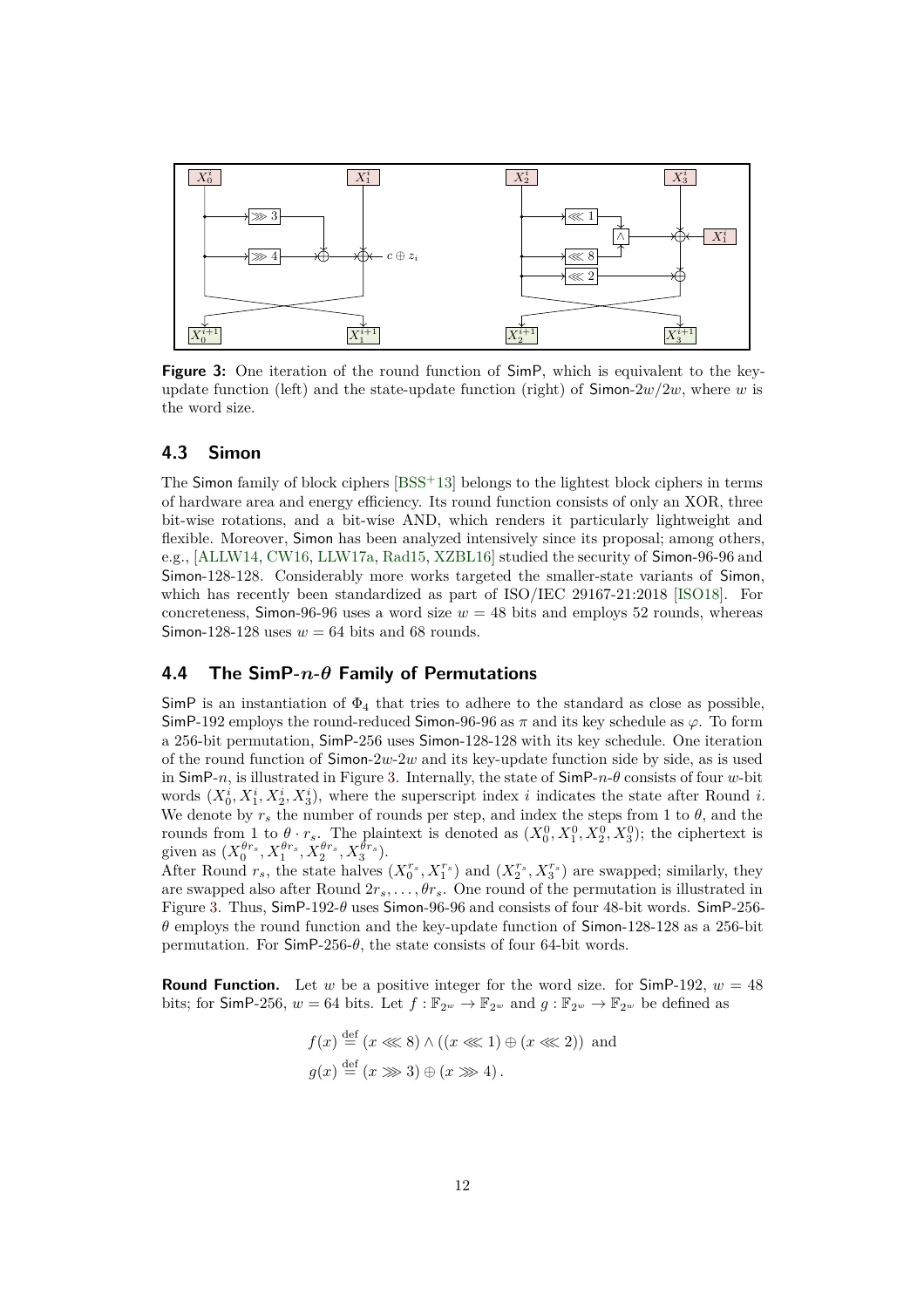**Key-update Function.** Let  $\varphi_j : (\mathbb{F}_{2^w})^2 \to (\mathbb{F}_{2^w})^2$ , for  $1 \leq j \leq \theta$  be key-update functions. Let  $\ell = (j-1) \cdot r_s$ . On input  $(X_0^{\ell}, X_1^{\ell})$ , it derives  $r_s$  keys  $(X_0^{\ell+i}, X_1^{\ell+i})$ , for  $1 \le i \le r_s$ , as

$$
X_0^{\ell+i} \leftarrow X_1^{\ell+i-1} \oplus g(X_0^{\ell+i-1}) \oplus c \oplus z_{\ell+i-1} \quad \text{and} \quad X_1^{\ell+i} \leftarrow X_0^{\ell+i-1},
$$

for  $1 \leq i \leq r_s$ . Note that  $c = 0$ xff...ffc is a *w*-bit constant.

**State-update Function.** We define the state-update function as  $\pi : (\mathbb{F}_{2^w})^{r_s} \times (\mathbb{F}_{2^w})^2 \to$  $(\mathbb{F}_{2^w})^2$ , where the first input considers the expanded subkeys. Let  $\ell = (j-1) \cdot r_s$ . It takes  $r_s$  round keys  $(X_0^{\ell},...,X_{r_s-1}^{\ell})$  as key input, as well as  $(X_2^{\ell},X_3^{\ell})$  as state input, and computes  $(X_2^{\ell+r_s}, X_3^{\ell+r_s})$  recursively as:

$$
X_2^{\ell+i} \leftarrow f(X_2^{\ell+i-1}) \oplus X_3^{\ell+i-1} \oplus X_1^{\ell+i-1}
$$
 and  $X_3^{\ell+i} \leftarrow X_2^{\ell+i-1}$ ,

for  $1 \leq i \leq r_s$ .

**Step Function.** Let  $\rho_j : \mathbb{F}_{2^w}^4 \to \mathbb{F}_{2^w}^4$  denote the step function, for  $1 \leq j \leq \theta$ . Define  $L^{i} = (X_0^{i}, X_1^{i})$  and  $R^{i} = (X_2^{i}, X_3^{i})$ . The step transforms  $(L^{i}, R^{i}) = (X_0^{i}, X_1^{i}, X_2^{i}, X_3^{i})$  into  $(X_0^{i+r_s}, X_1^{i+r_s}, X_2^{i+r_s}, X_3^{i+r_s})$  as

$$
(L^{r_s}, R^{r_s}) = (X_0^{i+r_s}, X_1^{i+r_s}, X_2^{i+r_s}, X_3^{i+r_s})
$$

$$
\rho_j(X_0^i, X_1^i, X_2^i, X_3^i) \stackrel{\text{def}}{=} (\pi_j(X_2^i, X_3^i), \varphi_j(X_0^i, X_1^i)),
$$

for  $1 \leq j \leq \theta$ . One exception is the final step  $\rho_{\theta}$ , which omits the final swap of the halves:

$$
\rho_{\theta}(X_0^i, X_1^i, X_2^i, X_3^i) \stackrel{\text{def}}{=} (\varphi_{\theta}(X_0^i, X_1^i), \pi_{\theta}(X_2^i, X_3^i)).
$$

SimP-n- $\theta$  takes a plaintext  $(X_0^0, X_1^0, X_2^0, X_3^0)$  and outputs  $(L^r, R^r) = (X_0^r, X_1^r, X_2^r, X_3^r)$ , with  $r = \theta r_s$  as ciphertext.

**Round Constants.** The round constants are those of Simon-96-96 and Simon-128-128 [BSS<sup>+</sup>13], respectively. It holds that  $c = 0$ xff...ffc, i.e., all *w* bits except for the least significant two bits are 1. More precisely, for  $w = 48$ , it holds that

*c* = (1111 1111 1111 1111 1111 1111 1111 1111 1111 1111 1111 1100)2*.*

For  $w = 64$ , it holds that

*c* = (1111 1111 1111 1111 1111 1111 1111 1111 1111 1111 1111 1111 1111 1111 1111 1100)2*.*

For both SimP-192 and SimP-256, the constants  $z = z_0 z_1 \dots z_{61}$  are defined as

 $z = (10\,1011\,1101\,1100\,0000\,1101\,0010\,0110\,0010\,1000\,0100\,0111\,1110\,0101\,1011\,0011)_{2}$ 

The sequence has a period of 62, so  $z_i = z_i \mod 62$ , for non-negative integers *i*. Note that the order of the bits  $z_i$  is reversed.

**Number of Steps** *θ***.** We consider only the choices of  $\theta \in \{2, 4\}$ . The case  $\theta = 2$  is used only to process the intermediate associate data blocks. In all other cases, Oribatida uses  $\theta = 4$  $\theta = 4$ . Figure 4 shows the step-reduced variant SimP-*n*-2.

**Number of Rounds.** SimP-192-4 consists of  $r_s = 26$  rounds for each step, and therefore performs  $r = 4 \cdot r_s = 104$  rounds in total. SimP-256-4 consists of  $r_s = 34$  rounds for each block, and therefore performs  $r = 4 \cdot r_s = 136$  rounds in total.

Similarly, SimP-192-2 consists of  $r_s = 26$  rounds for each step, and performs  $r = 2 \cdot r_s = 52$ rounds in total. SimP-256-2 consists of  $r<sub>s</sub> = 34$  rounds for each block, and performs  $r = 2 \cdot r_s = 68$  rounds in total. For simplicity, we also denote  $\textsf{SimP-}n-4$  as  $\textsf{SimP-}n$  and SimP- $n-2$  as SimP'- $n$ . The algorithm for SimP- $n-\theta$  is given in Algorithm [2.](#page-13-2)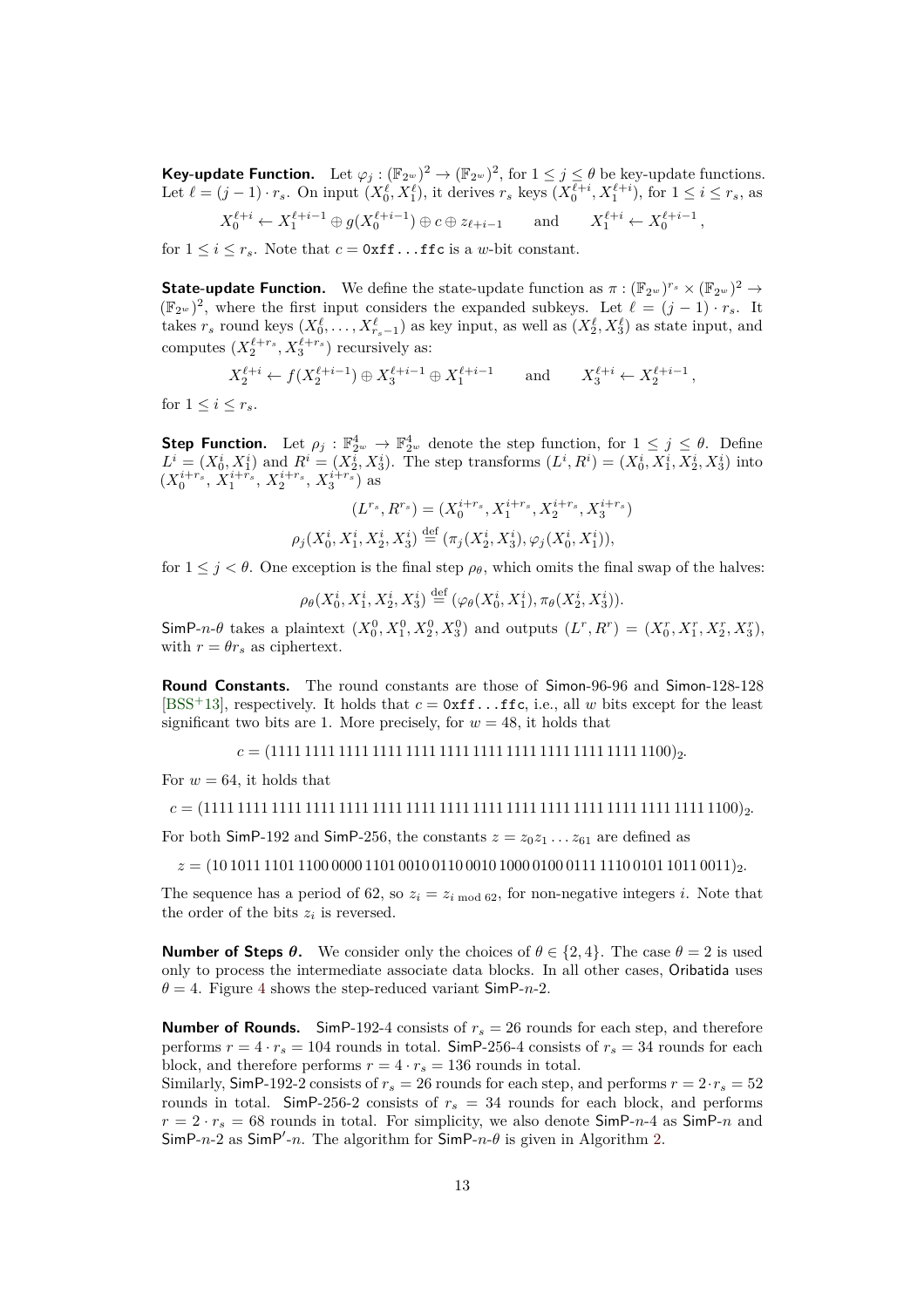**Table 2:** Parameters of SimP.

|              |     |            | Word size #Steps #Rounds/Step |
|--------------|-----|------------|-------------------------------|
| Variant      | (w) | $(\theta)$ | $(r_s)$                       |
| $SimP-192-2$ | 48  | 2          | 26                            |
| $SimP-192-4$ | 48  | 4          | 26                            |
| $SimP-256-2$ | 64  | 2          | 34                            |
| $SimP-256-4$ | 64  |            | 34                            |

<span id="page-13-1"></span>

**Figure 4:** SimP-*n*-2.

<span id="page-13-2"></span>

| <b>Algorithm 2</b> Specification of the encryption and decryption algorithms of $\text{SimP-}n-\theta$ .                                                                                                                                                                                                                                                                                                                                                                                                                                                                                                                                                                                                                                                                                                                                                    |                                                                                                                                                                                                                                                                   |  |  |  |  |  |  |  |  |
|-------------------------------------------------------------------------------------------------------------------------------------------------------------------------------------------------------------------------------------------------------------------------------------------------------------------------------------------------------------------------------------------------------------------------------------------------------------------------------------------------------------------------------------------------------------------------------------------------------------------------------------------------------------------------------------------------------------------------------------------------------------------------------------------------------------------------------------------------------------|-------------------------------------------------------------------------------------------------------------------------------------------------------------------------------------------------------------------------------------------------------------------|--|--|--|--|--|--|--|--|
| 101: function $\text{SimP-}n-\theta(M)$<br>$(X_0^0, X_1^0, X_2^0, X_3^0) \xleftarrow{w} M$<br>102:<br>for $i \leftarrow 1\theta$ do<br>103.<br>104:<br>for $i \leftarrow 1r_s$ do<br>$\ell \leftarrow (i-1) \cdot r_s + i$<br>105:<br>$X_0^{\ell} \leftarrow X_1^{\ell-1} \oplus g(X_0^{\ell-1}) \oplus c \oplus z_{\ell-1}$<br>106:<br>$X_1^{\ell} \leftarrow X_0^{\ell-1}$<br>107:<br>$X_2^{\ell} \leftarrow X_3^{\ell-1} \oplus f(X_2^{\ell-1}) \oplus X_1^{\ell-1}$<br>108:<br>$X_2^{\ell} \leftarrow X_2^{\ell-1}$<br>109:<br>110:<br>if $i \neq \theta$ then<br>$(X_0^{\ell}, X_1^{\ell}, X_2^{\ell}, X_3^{\ell}) \leftarrow \text{SWAP}(X_0^{\ell}, X_1^{\ell}, X_2^{\ell}, X_3^{\ell})$<br>111:<br>$C \leftarrow (X_0^{\theta r_s} \parallel X_1^{\theta r_s} \parallel X_2^{\theta r_s} \parallel X_3^{\theta r_s})$<br>112:<br>113:<br>return $C$ | 121: function $f(X)$<br>122: return $((X \ll 1) \wedge (X \ll 8))$<br>$\oplus (X \ll 2)$<br>123.<br>131: function $q(X)$<br>132: return $(X \gg 3) \oplus (X \gg 4)$<br>141: <b>function</b> SWAP $(X_0, X_1, X_2, X_3)$<br>return $(X_2, X_3, X_0, X_1)$<br>142: |  |  |  |  |  |  |  |  |

**The Byte Order in Oribatida.** For the sake of clarity, Figure [5](#page-14-0) visualizes the byte and word order of the inputs. Let SB denote the state *S* in bytes; for more clarity, we further write this ordering in type-writer font. The rate consists of the first  $r/8$  bytes of the state:  $SB[0], \ldots, SB[r/8 - 1].$  The capacity represents the last  $c/8$  bytes  $SB[r/8], \ldots$ ,  $SB[n/8 - 1]$ . Similarly, the rate part of the state consists of the first words of the permutation input. If the state is interpreted as an *n*-bit value, the initial Byte 0 contains the most significant eight bits:  $SB[0] = (S[n-1], S[n-2], \ldots, S[n-1])$ 8]). On the other side, the least significant eight bits are stored in Byte  $SB[n/8 - 1]$ :  $SB[n/8 - 1] = (S[7], S[6], \ldots, S[0]).$ 

So, the rate part is used first as input to the key-update function; the capacity is used as input to the state-update function.

*Remark* 1*.* Instantiating a scheme proven in an idealized model such as indifferentiability with a symmetric-key primitive is almost always a heuristic: there simply exist few provably secure instantiations. Using the full Simon-2*w*-2*w* for each step would be an option for a more secure, but considerably less performant scheme. Concerning SimP, our approach follows the prove-then-prune strategy from AEZ [HKR15]. However, after replacing each step by at least half of the number of rounds, and always using four steps, our approach is far less aggressive than it, as outlined above and seems to provide a sufficient security margin.

### <span id="page-13-0"></span>**5 Security Arguments for Oribatida**

This section provides arguments on the provable security of our mode. First, we briefly recall the necessary notions for nonce-based authenticated encryption. Thereupon, we provide an outline of its security, but omit proof details.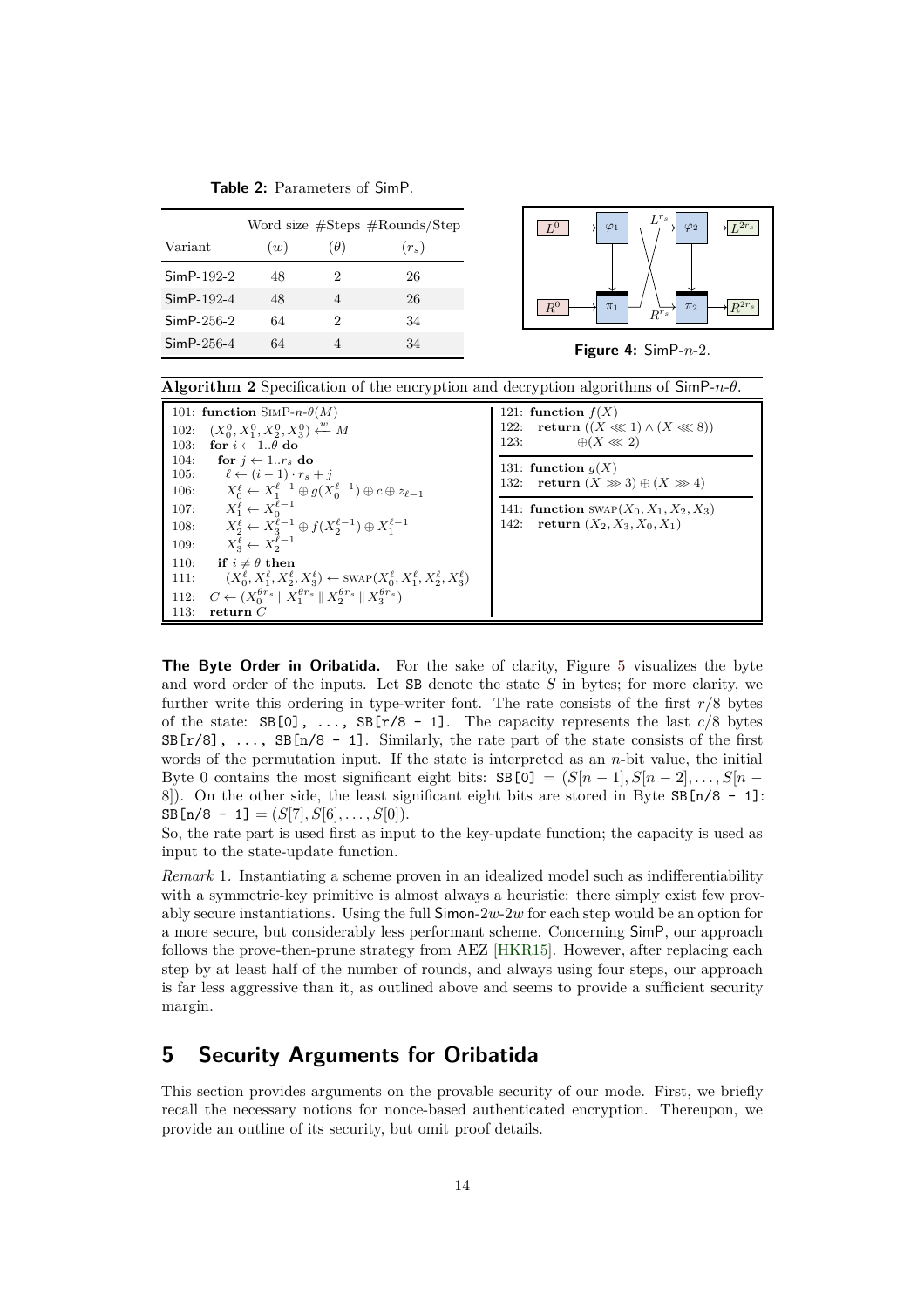<span id="page-14-0"></span>

**Figure 5:** Byte and word orientation of inputs into and outputs from SimP as used in Oribatida.

Assume, we consider an information-theoretic nonce-respecting distinguisher **A** that has access to a construction oracle that is either Oribatida or random bits. Moreover, **A** has access to independent random permutations  $P, P' \leftarrow \text{Perm}(\mathbb{F}_2^n)$  in both worlds.

- As usual, we bound the number of primitive queries that **A** asks to the construction oracle by *qp*.
- We further denote the number of encryption and verification queries by  $q_e$  and  $q_d$ , respectively.
- We use  $\sigma$  for the total number of *r*-bit blocks in associated data, plaintexts, and ciphertexts over all encryption and verification queries to Oribatida, respectively. We distinguish between  $\sigma_e$  and  $\sigma_d$  for the *r*-bit blocks used in the encryption and decryption queries to Oribatida, respectively.

The advantage of the nAE security of the full-stated keyed duplex, adapted to the nAE setting from [MRV15, Theorem 2], is dominated by

$$
O\left(\frac{(q_c\ell)^2}{2^n} + \frac{(q_c\ell)^2}{2^c} + \frac{q_p}{2^c} + \frac{q_p}{2^k} + \frac{q_c + q_p}{2^{\tau}}\right),\tag{1}
$$

which addresses the probabilities of collisions between internal states of the full state, between parts chosen, guessing the capacity with primitive queries, as well as the probability to find a valid verification query or the secret key.

<span id="page-14-1"></span>**Theorem 2** (nAE Security of Oribatida)**.** Let **A** be a nonce-respecting adversary w.r.t.  $\Pi[\pi]_K$ . Then

$$
\mathbf{Adv}_{\Pi[\pi]_K}^{\mathsf{nAE}}(\mathbf{A}) \le \frac{{\binom{\sigma}{r}} + 2{\binom{q_p}{r}}}{{2^{r(r-1)}}} + \frac{\sigma^2}{2^n} + \frac{r(q_d + \sigma_d) + 2\sigma_e q_p + q_p q_c + q_d(\sigma_e + q_p)}{{2^{c+s}}}\n+ \frac{3q_p}{{2^k}} + \frac{2rq_p}{{2^{n-r}}} + \frac{q_d}{{2^r}}.
$$

For integrity under release of unverified plaintexts, we have the following bound.

<span id="page-14-2"></span>**Theorem 3** (INT-RUP Security of Oribatida)**.** Let **A** be a nonce-respecting adversary w.r.t.  $\Pi[\pi]_K$ . Then

$$
\mathbf{Adv}_{\Pi[\pi]_K}^{\mathsf{INT-RUP}}(\mathbf{A}) \le \frac{\sigma_e^2}{2^n} + \frac{4\sigma_e\sigma_d + 4\sigma q_p + q_cq_p + q_p + r(\sigma_d + q_d)}{2^{c+s}} + \frac{q_d^2 + \binom{q_d + q_v}{2}}{2^c} + \frac{\binom{q_e}{r}}{2^{\tau(r-1)}} + \frac{3rq_p}{2^{n-\tau}} + \frac{3q_p}{2^k} + \frac{2\binom{q_p}{r}}{2^{\tau(r-1)}} + \frac{2q_v}{2^{\tau}}.
$$

The proofs of Theorem [2](#page-14-1) and [3](#page-14-2) are deferred to the publication of Oribatida and are therefore not part of this submission document.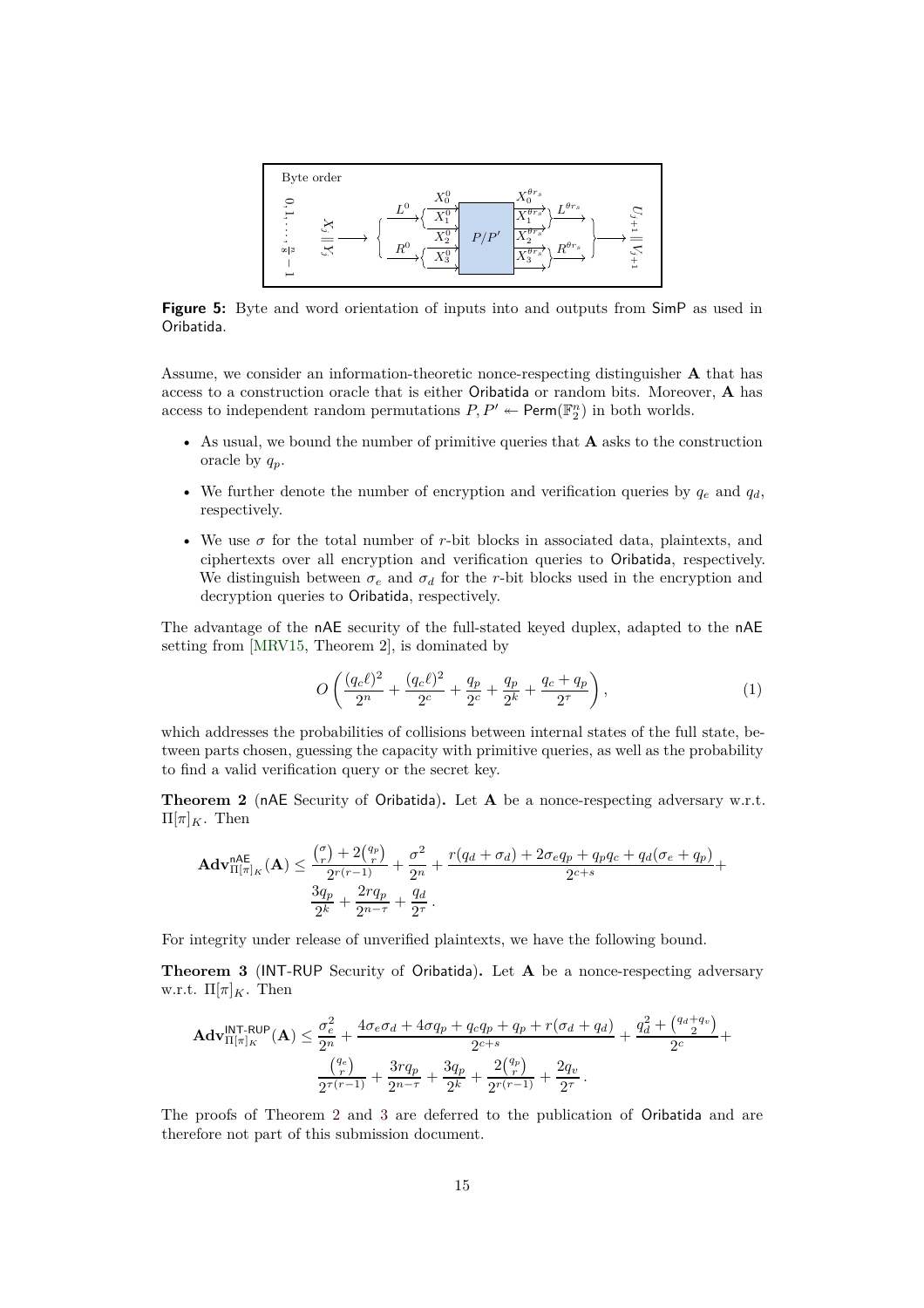|                  |           | nAE Security                                        |           | <b>INT-RUP</b> Security |
|------------------|-----------|-----------------------------------------------------|-----------|-------------------------|
| Construction     |           | Time $(q_p)$ Data (bytes) Time $(q_p)$ Data (bytes) |           |                         |
| Oribatida-256-64 | $2^{121}$ | $2^{50}$                                            | $2^{121}$ | $2^{50}$                |
| Oribatida-192-96 | 289       | 250                                                 | 289       | $2^{50}$                |

<span id="page-15-2"></span>**Table 3:** Security claims for our recommended schemes. RUP = release of unverified plaintext material.

**Choice of Rate and Capacity Inputs to The Permutation.** The omission of the final swap does not affect the security properties in the context of the permutation, but is an optimization. Note that the reduced permutation  $SimP-2$  – that employs only two steps for processing the associated data in Oribatida – is no longer indistinguishable from a random permutation. It is easy to see that if the key input would be held constant and the state input would change, the state would remain a permutation, where the zero difference cannot occur. Since we choose the rate part as the key input, this distinguisher is not directly exploitable. In contrast, the step-reduced permutation that is used for processing the associated data needs only the differential probability of  $P'$  for security.

**Security Level.** The security level is expressed in bits. A security level of *z* bits means that in the single-key setting, the advantage of any adversary to distinguish it from the ideal primitive or to recover the key is negligible as long as its number of queries *q* and its total number of queried *r*-bit blocks  $\sigma$  over all messages satisfy  $q, \sigma \ll O(2^z)$ . Assume that  $P$  and  $P'$  are independent permutations. Table [3](#page-15-2) illustrates the maximal advantages of a nonce-respecting adversary against the nAE or INT-RUP security, respectively, of our proposals with the given maximal number of primitive queries  $q_p$  and data  $\sigma$  in queries to the constructions. Note that the term of 89 bits of INT-RUP security for Oribatida-192-96 are due to a dominating term of  $rq_p/2^{n-\tau}$  in our **INT-RUP** bound.

*Remark* 2 (Higher Security with A Simple Tweaks)*.* Note that for our secondary proposal, Oribatida-192-96, higher nAE security of about 128 bits, and higher INT-RUP security of about 121 bits are easily possible when using tags of only  $\tau = 64$  bits, which matches the NIST requirement. In general, Oribatida could be strengthened in a better way: by masking the tag output by the key, i.e.  $T \leftarrow \text{MSB}_{\tau}(U_{a+m+1}) \oplus \text{MSB}_{\tau}(K)$ . This would yield 121-bit nAE security for our secondary proposal while retaining the tag size of  $\tau = 96$  bits.

### <span id="page-15-0"></span>**6 Security of SimP**

The number of steps and rounds of SimP was chosen to resist known cryptanalysis techniques. This section provides a rationale of our choices from the existing works.

#### <span id="page-15-1"></span>**6.1 Requirements**

Oribatida with an random permutation aims at nAE security of  $O(r\sigma_d/2^{c+s})$  and INT-RUP  $O(q_d^2/2^c)$  in the ideal-permutation model. The advantage of those bounds should be much higher than the complexity to recover or predict the key. An instantiation of *P* must be free of distinguishing properties that allow to distinguish it from a random permutation with non-negligible advantage and considerably less than 2*<sup>n</sup>* queries. This strengthens the adversary compared to the use of *P* in Oribatida. There, it can inject nonce, associated data, or message blocks only into the rate part and can observe ciphertext and tag outputs also only from that part, but masked. Concretely, we require from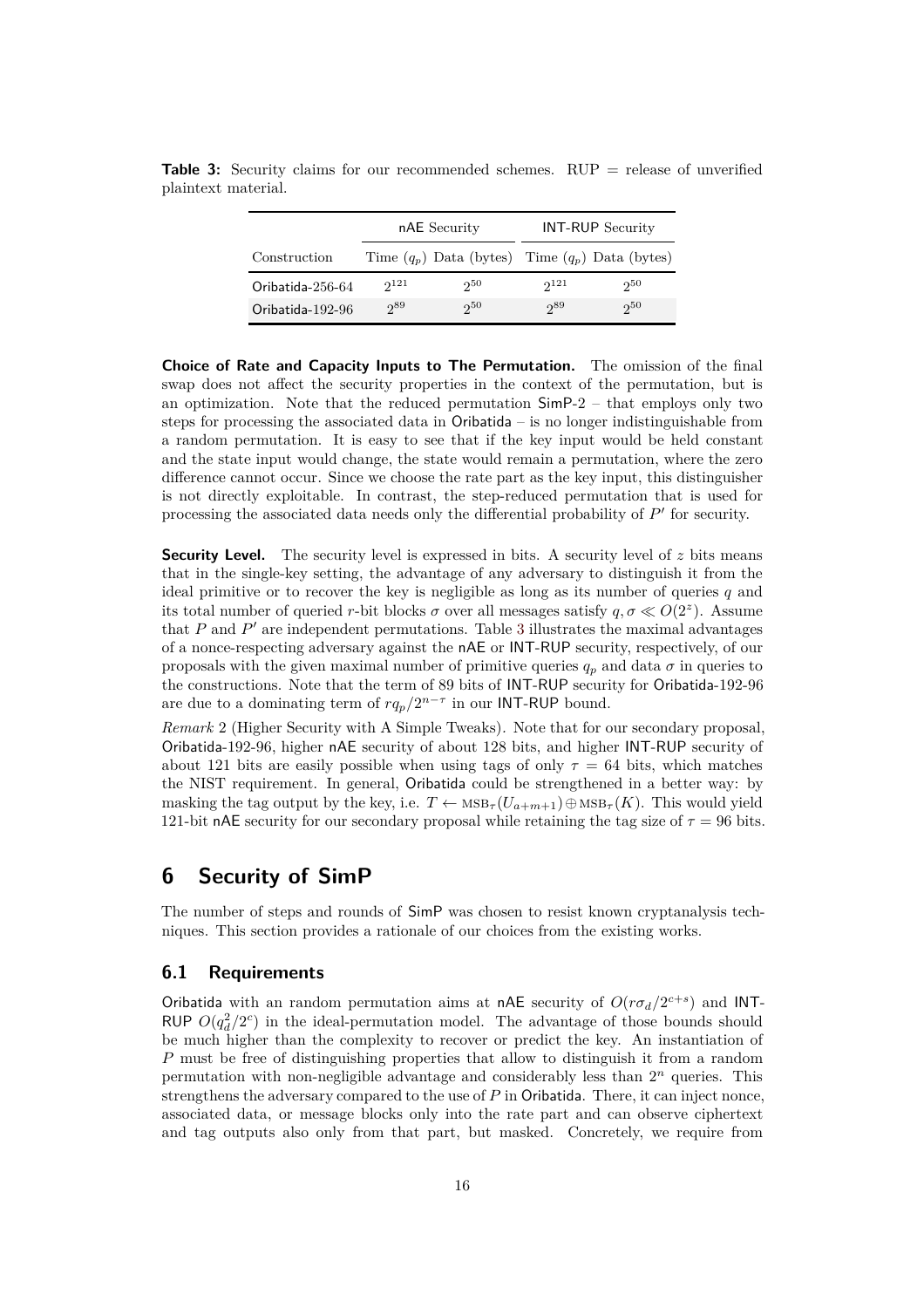*P* the absence of (truncated, higher-order) differential characteristics with probability  $\geq 2^{-n}$ , linear approximations with squared correlation  $\geq 2^{-n}$ , or component functions of degree  $\langle n \rangle$  in SimP-4. Moreover, we require the absence of impossible-differential, zerocorrelation, or integral distinguishers in SimP-4. However, we disregard rebound or other forms of inside-out attacks that are inapplicable in Oribatida, or splice-and-cut attacks when using SimP as a compression function.

#### <span id="page-16-0"></span>**6.2 Existing Cryptanalysis on Simon**

Various works analyzed the Simon family of block ciphers since its proposal.

**Differential Cryptanalysis.** Cryptanalysis that appeared early after the proposal of Simon followed mainly heuristics for differential cryptanalysis: Abed et al. [ALLW14] followed a heuristic branch-and-bound approach that yielded differentials for up to 30 rounds of Simon-96. Biryukov et al. [BRV14] studied more efficient heuristics, but considered the small variants with state sizes up to 64 bits. Dinur et al. [DDGS15] showed that distinguishers on Simon with *k* key words can be extended by at least *k* rounds. Interestingly, boomerangs seemed to be less a threat to Simon-like ciphers than pure differentials. Kölbl et al. [KLT15] redirected the research focus to the search for optimal characteristics. More recently, Liu et al. [LLW17a] employed a variant of Matsui's algorithm [Mat94] to

find optimal differential characteristics. They found that characteristics with probability higher than 2<sup>−</sup><sup>96</sup> covered at most 27 rounds. Moreover, they found at best 31-round differentials with accumulated probability higher than 2<sup>−</sup><sup>96</sup>, i.e., of probability 2<sup>−</sup>95*.*<sup>34</sup> . For Simon-128, they showed that optimal differential characteristics covered at most 37 rounds and found 41-round differentials with cumulative probability of 2<sup>−</sup>123*.*<sup>74</sup> .

**Linear Cryptanalysis** is similarly effective for Simon-like ciphers as its differential counterpart. Alizadeh et al.  $[ABC^+13, AAA^+14]$  reported multi-trail linear distinguishers on all variants of Simon. For Simon-96-96, they proposed a distinguisher on up to 31 rounds that could be extended by two rounds in a key-recovery attack. Similarly, they reported a 37-round distinguisher for Simon-128-128 that could be extendable by two rounds. Chen and Wang [CW16] proposed improved key-recovery attacks with the help of dynamic key guessing. To the best of our knowledge, their attacks are the most effective ones for our considered variants in terms of the number of covered rounds, with up to 37 rounds of Simon-96-96 and up to 49 rounds of Simon-128-128 in theory.

Similar as for differentials, Liu et al. studied also optimal linear approximations [LLW17b]. They found that the optimal linear approximations can reach at most 28 rounds for Simon-96, and at most 37 rounds for Simon-128. Moreover, they determined linear hulls with potential of  $2^{-93.8}$  for 31 rounds of Simon-96, and  $2^{-123.15}$  for 41 rounds of Simon-128.

**Integral, Impossible-differential, and Zero-correlation Distinguishers.** Integral attacks cover at most 22 rounds for Simon-96-96 and 26 rounds of Simon-128-128. Initially, Zhang et al. [ZWW15] found integral distinguishers on up to 21 and 25 rounds for Simon-96 and Simon-128. Their results were extended by one round each by Xiang et al. [XZBL16], and later by Todo and Morii [TM16]. The latter could show the absence of integrals for 25-round Simon-96, which was confirmed by Kondo et al. [KSTI18].

The maximal number of rounds that impossible-differential and zero-correlation distinguishers can cover is given by at most twice the length of the maximal diffusion. From the results by Kölbl et al. [KLT15], full diffusion is achieved by 11 rounds for Simon-96 and 13 rounds for Simon-128-128. So, impossible-differential and zero-correlation distinguishers can cover at most 22 and 26 rounds in the single-key setting.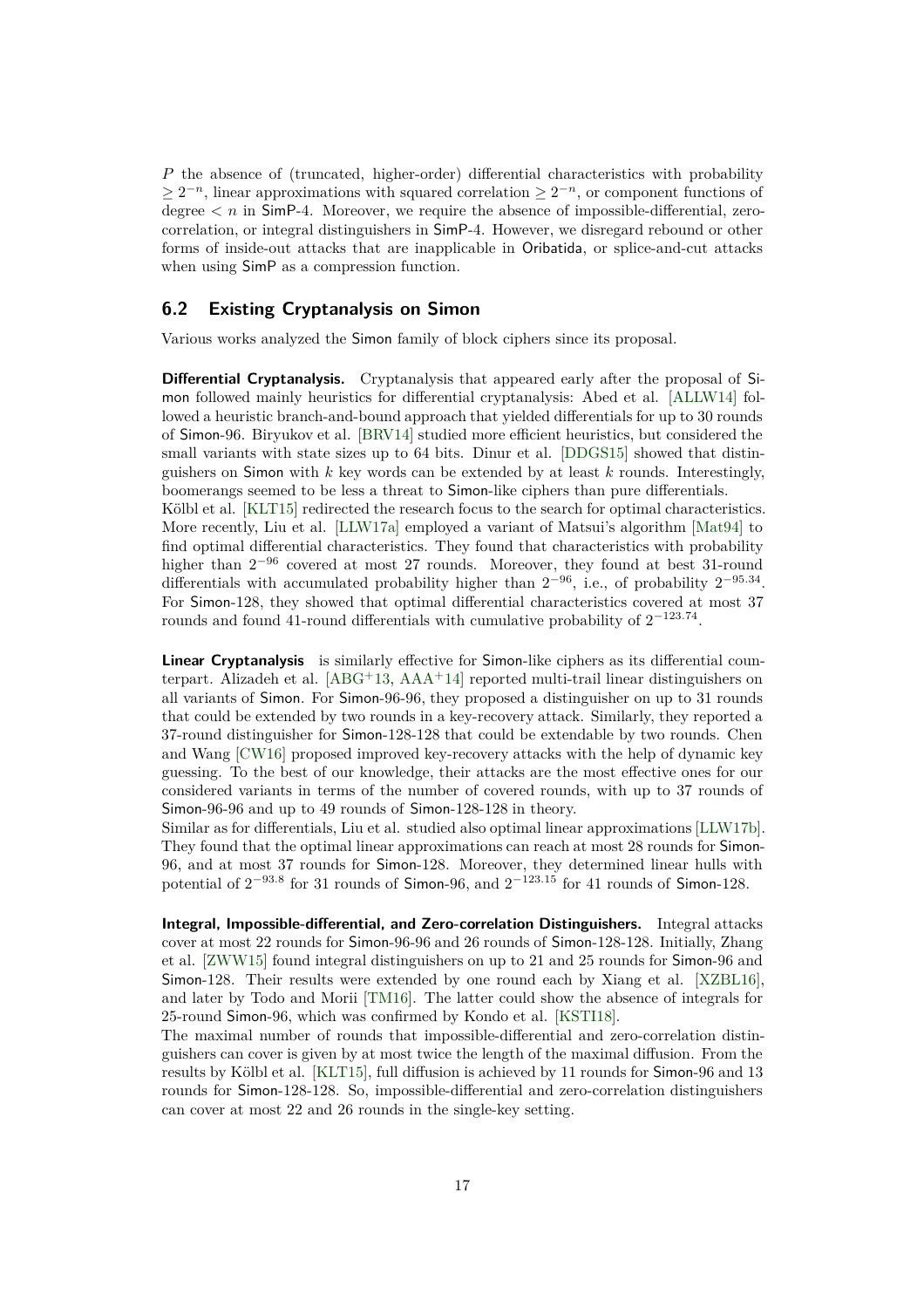<span id="page-17-0"></span>**Table 4:** Existing results of best distinguishers and best key-recovery attacks on Simon-96 in the single-key setting.  $-$  = not given;  $Pr.$  = probability; Pot. = linear potential; Deg.  $=\text{degree}.$ 

| Type                              | $#$ Rounds Time |       |                            |  | Data Pr./Pot./Deg. | Ref        |  |  |  |  |  |  |
|-----------------------------------|-----------------|-------|----------------------------|--|--------------------|------------|--|--|--|--|--|--|
| Simon-96-96 Distinguishers        |                 |       |                            |  |                    |            |  |  |  |  |  |  |
| Algebraic                         | 14              |       | $20 \text{ CPs}$           |  |                    | [Rad15]    |  |  |  |  |  |  |
| Integral                          | 22              | 295   | $2^{95}$ CP                |  | 95                 | [XZBL16]   |  |  |  |  |  |  |
| Differential                      | 30              |       |                            |  | 92.2               | [ALLW14]   |  |  |  |  |  |  |
| Differential                      | 31              |       |                            |  | 95.34              | [LLW17a]   |  |  |  |  |  |  |
| Linear                            | 31              |       |                            |  | 93.8               | [LLW17b]   |  |  |  |  |  |  |
| Simon-96-96 Key-recovery Attacks  |                 |       |                            |  |                    |            |  |  |  |  |  |  |
| Multiple Linear                   | 33              |       | 294.42 294.42 KP           |  | 94.42              | $[AAA+14]$ |  |  |  |  |  |  |
| Linear Hull                       | 37              | 288.0 | $2^{95.2}$ KP              |  | 95.2               | [CW16]     |  |  |  |  |  |  |
| Simon-128-128 Distinguishers      |                 |       |                            |  |                    |            |  |  |  |  |  |  |
| Algebraic                         | 16              |       | 20 CP                      |  |                    | [Rad15]    |  |  |  |  |  |  |
| Integral                          | 26              | 2126  | $2^{126}$ CP               |  | 126                | [XZBL16]   |  |  |  |  |  |  |
| Linear                            | 37              |       |                            |  | 128                | $[AAA+14]$ |  |  |  |  |  |  |
| Differential                      | 41              |       |                            |  | 123.74             | [LLW17a]   |  |  |  |  |  |  |
| Linear Hull                       | 41              |       |                            |  | 123.15             | [LLW17b]   |  |  |  |  |  |  |
| Simon-128-128 Key-recovery Attack |                 |       |                            |  |                    |            |  |  |  |  |  |  |
| Linear Hull                       | 49              |       | $2^{127.6}$ $2^{127.6}$ CP |  | 126.6              | [CW16]     |  |  |  |  |  |  |

**Related-key Distinguishers.** Kondo et al. [KSTI18] searched for iterative key differences in Simon. This allowed them to extend previous results by four to 15 rounds. For Simon-96- 96, the authors found iterative key differentials for up to 20 rounds. It remains unclear if this yields an impossible differential; in the best case, a key-iterated 20-round distinguisher could be extended by  $2+2+2$  wrapping rounds: two more blank rounds where one of the key words is not used, plus two rounds where the key difference can be canceled by the state differences, plus two outermost rounds since the result of the non-linear function is independent of the key and therefore predictable in Simon. So, an impossible-differential distinguisher could cover up to 26 rounds. Though, such an upper bound has not been formulated to an attack on the here-considered versions by Kondo et al.; therefore, it is not contained in the overview in Table [4.](#page-17-0)

**Algebraic Cryptanalysis** is unlikely to be a threat on Simon-like constructions for sufficiently many rounds. Raddum [Rad15] pointed out that the large number of rounds is necessary, by demonstrating that equation systems of up to 14 rounds of Simon-96-96 and up to 16 rounds of Simon-128 are solvable efficiently in a few minutes on an off-the-shelf laptop. Extensions to considerably more rounds are still unknown.

**Meet-in-the-Middle Attacks** are successful primarily on primitives that do not use parts of the key in sequences of several rounds. The Simon-2*w*-2*w* versions use every key bit in each sequence of two subsequent rounds, which limits the chances of meet-in-the-middle attacks drastically. Considering 3-subset meet-in-the-middle attacks, together with an initial structure and partial matching, the length of an attack is limited to roughly that of twice the full diffusion plus four rounds plus the maximal length of an initial structure plus two rounds for a splice-and-cut part, which yields 30 rounds as a rough upper bound. It is unlikely that such attacks cover 30 or more rounds on Simon-2*w*-2*w*.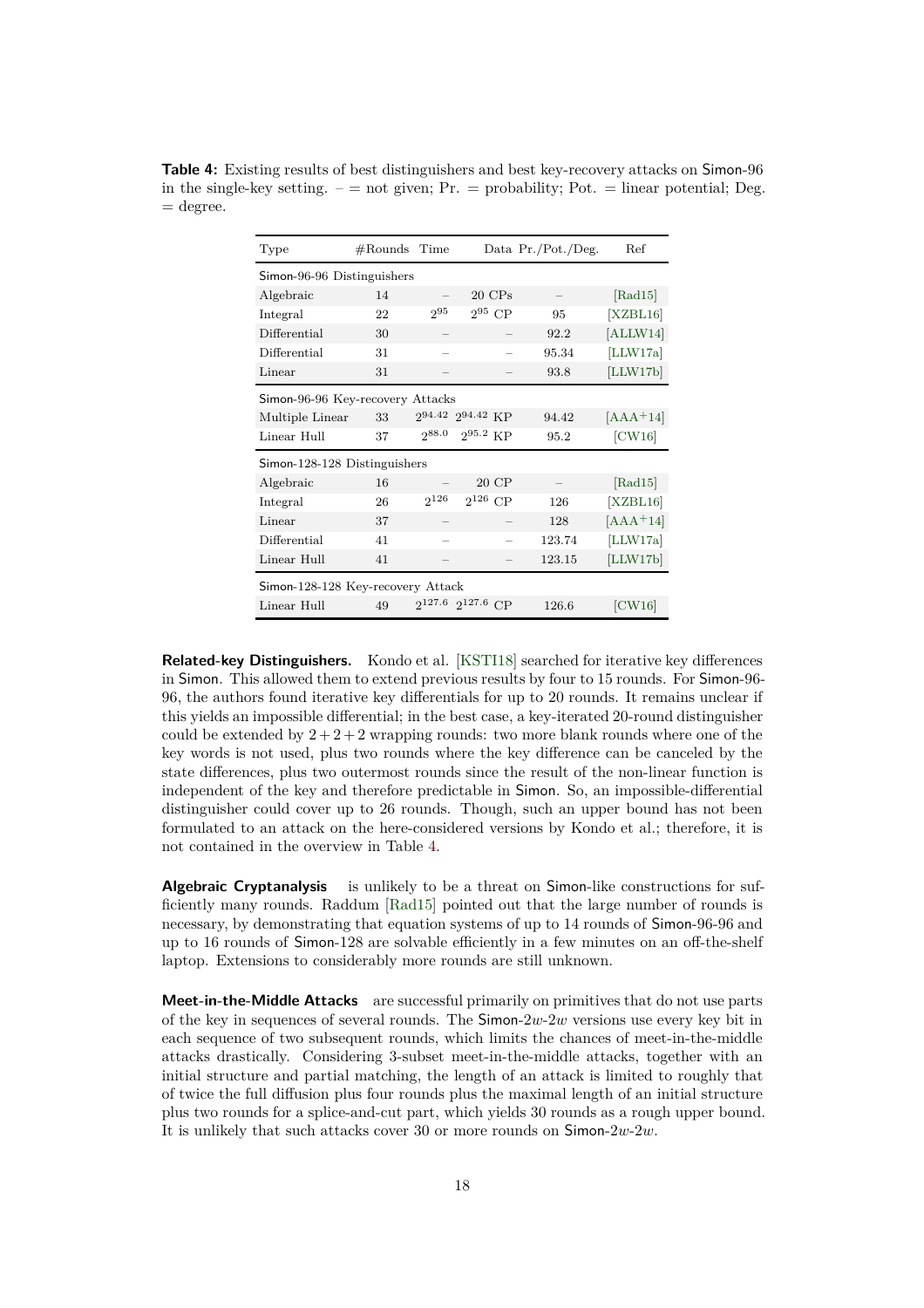<span id="page-18-1"></span>**Table 5:** Probabilities of optimal related-key differential characteristics for round-reduced variants of Simon-96-96 and Simon-128-128.  $p$  denotes the probability;  $SK = single-key$ model,  $RK = related-key model$ .

|               | #Rounds 3 4 5 6 7 8 9 10 11 12 13 14 15 16 17 18 19 20               |  |                         |  |  |  |  |  |  |  |  |                                                            |  |  |  |  |
|---------------|----------------------------------------------------------------------|--|-------------------------|--|--|--|--|--|--|--|--|------------------------------------------------------------|--|--|--|--|
|               | #Rounds 21 22 23 24 25 26 27 28 29 30 31 32 33 34 35 36 37           |  |                         |  |  |  |  |  |  |  |  |                                                            |  |  |  |  |
| $Simon-96-96$ |                                                                      |  |                         |  |  |  |  |  |  |  |  |                                                            |  |  |  |  |
|               | $-\log_2(p)$ (SK) 4 6 8 12 14 18 20 26 30 36 38 44 48 54 56 62 64 66 |  |                         |  |  |  |  |  |  |  |  |                                                            |  |  |  |  |
|               |                                                                      |  | 68 72 74 78 80 86 90 96 |  |  |  |  |  |  |  |  |                                                            |  |  |  |  |
|               | $-\log_2(p)$ (RK) 0 2 4 10 12 18 20 26                               |  |                         |  |  |  |  |  |  |  |  |                                                            |  |  |  |  |
|               | Simon-128-128                                                        |  |                         |  |  |  |  |  |  |  |  |                                                            |  |  |  |  |
|               | $-\log_2(p)$ (SK) 4 6 8 12 14 18 20 26 30 36 38 44 48 54 56 62 64 66 |  |                         |  |  |  |  |  |  |  |  |                                                            |  |  |  |  |
|               |                                                                      |  |                         |  |  |  |  |  |  |  |  | 68 72 74 78 80 86 90 96 98 104 108 114 116 122 124 126 128 |  |  |  |  |
|               | $-\log_2(p)$ (RK)                                                    |  | 0 2 4 10 12 18 20 26    |  |  |  |  |  |  |  |  |                                                            |  |  |  |  |

**Correlated Sequences.** An interesting recent direction may be correlated sequences introduced by Rohit and Gong in [RG18]. Their technique requires only very few texts and claims to break 27 rounds of Simon-32 and Simeck-32; thus, it might outperformed all previous attacks by at least three rounds. Though, that approach needs further investigation and has seen application only to Simon-32-64 until now.

#### <span id="page-18-0"></span>**6.3 Implications to SimP**

Since the key schedule of Simon is fully linear, the two state words that are transformed by the key schedule allow prediction of differences, linear and algebraic properties through a full step. In any case, SimP transforms each input word through at least 2*r<sup>s</sup>* rounds of Simon.

**Related-key Differential Cryptanalysis.** SimP needs an analysis of related-key differential and linear characteristics. Existing methods such as the exhaustive search in [LLW17a] or SAT solvers [KLT15], render such studies difficult due to the large state size since the known tools cannot scale appropriately. There exist peer-reviewed related-key results on Simon, e.g., by Wang et al. [WWHL18]. For the sake of feasibility, they restricted their search to related-key trails for the small variants, i.e., Simon-32, Simon-48, and Simon-64. We conducted experiments using the SAT-based approach from [KLT15] as well as with the branch-and-bound approach from [LLW17a] to search for optimal differential characteristics on SimP. Though, the related-key analysis of Simon-like constructions is computationally difficult because of the large state size. We obtained improved trails for only for up to seven rounds of Simon-96; starting from eight rounds, the best found characteristics possessed a zero key difference for up to 10 rounds, which suggests that differences in the few key words do not improve the best single-key characteristics. It seems that the probabilities of the existing optimal differential characteristics and linear trails for Simon-96-96 and Simon-128-128 also hold for SimP-192-1 and SimP-256-1 beyond that point. Table [5](#page-18-1) compares the probabilities of optimal single- and related-key differential characteristics.

**Number of Steps and Rounds of SimP.** SimP benefits from the intensive existing cryptanalysis of Simon. The usage of the key-update function of Simon seems to not promote considerably more effective differential or linear distinguishers compared to the single-key results on Simon. The usage of the 2*w*-word key appears not exploitable neither by differ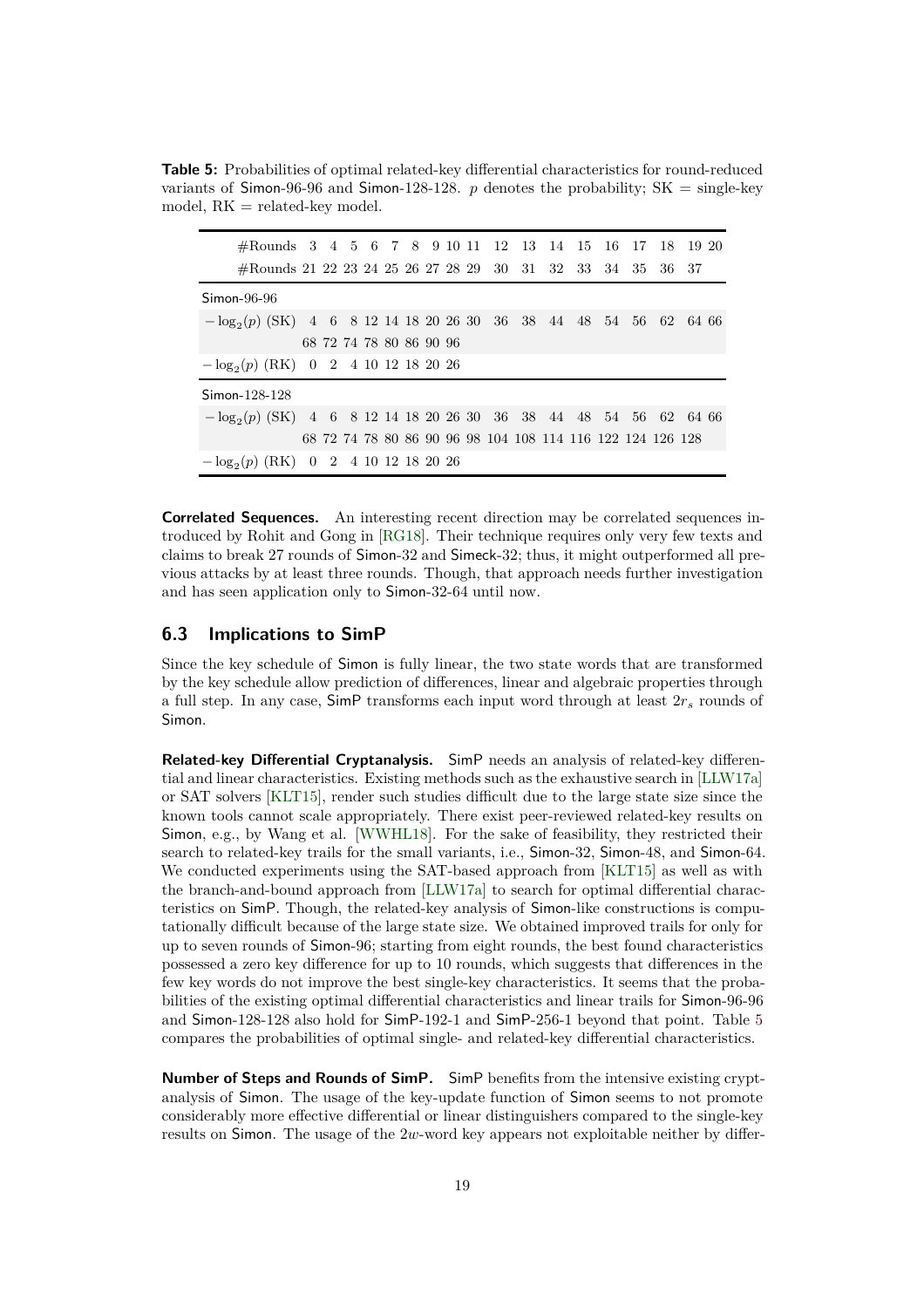entials and linear characteristics, nor by techniques that try to exploit more available state such as meet-in-the-middle distinguishers. The reason seems to be mainly the diffusion in the key schedule together with the relatively large number of rounds.

The number of steps and the number of rounds in our employed instantiations of SimP have been chosen very conservatively, using the number of rounds per step *r<sup>s</sup>* as half the number of rounds in Simon. This choice guarantees that each bit passes at least once through the full-round cipher, and therefore is expected to possess at least the algebraic degree of the full-round cipher. Moreover, the diffusion properties of Simon render impossible-differential, zero-correlation, or integral distinguishers implausible.

The design of SimP is very close to the original design of Simon. So, any considerable improvement in the cryptanalysis on SimP would most likely also be a higher threat on Simon-2*w*-2*w*. While such results are not impossible, the higher number of rounds in SimP provide an additional security margin.

### <span id="page-19-0"></span>**7 Features**

#### **Oribatida . . .**

- . . . is optimized for messages as short as 8 bytes and
- . . . is optimized for message lengths in full bytes.

As given by [\[NIS18\]](#page-23-2)

**Flexibility.** All versions of the Oribatida family support...

- ... nonce lengths of at least 64 bits,
- . . . tag lengths of at least 96 bits,
- ... plaintext lengths of up to  $2^{50} 1$  bytes,
- ... associated-data lengths of up to  $2^{50} 1$  bytes, and
- ... processing  $2^{50} 1$  bytes under a single key.

In particular, our primary recommendation Oribatida-256-128 supports. . .

- $\bullet$  ... a nonce length of 128 bits,
- . . . a tag length of 128 bits, and
- $\bullet$  ... a key length of up to 256 bits.

**Efficiency.** As a keyed sponge mode that initializes the state from key and nonce, the key preprocessing is efficient and requires only a single call to the permutation.

**Simplicity.** The sponge mode is well-understood and has been analyzed intensely. It is easily adaptable to a hash function or a MAC. The implementation overhead for the decryption is low since the encryption can also be performed with the sole forward direction of the permutation. Moreover, a round-reduced permutation is used in between the associated-data blocks to further boost the performance.

### <span id="page-19-1"></span>**8 Hardware Implementation**

This section reports on hardware implementations of SimP and Oribatida.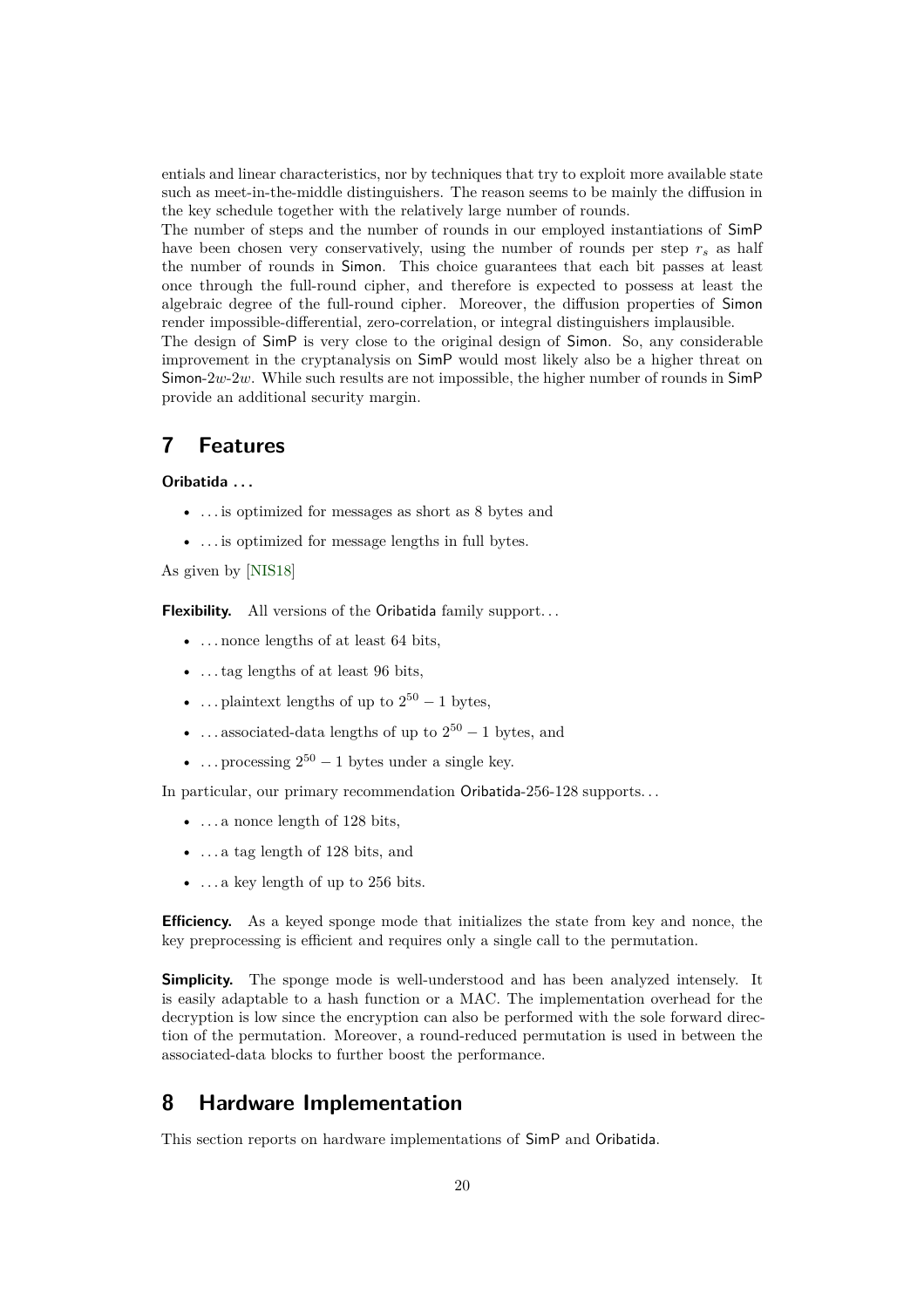|                  |     |                       |     | Frequency |    | Cycles     |               | Throughput (Mbps) |
|------------------|-----|-----------------------|-----|-----------|----|------------|---------------|-------------------|
|                  |     | LUTs FF<br>$\#Slices$ |     | (MHz)     |    | AD Message | AD            | Message           |
| SimP             |     |                       |     |           |    |            |               |                   |
| $SimP-256$       | 495 | 340                   | 148 | 580.51    | 69 | 137        | 1076.88       | 542.37            |
| $SimP-192$       | 383 | 259                   | 122 | 581.98    | 53 | 105        | 1 0 5 4 . 1 5 | 532.10            |
| Oribatida-256-64 |     |                       |     |           |    |            |               |                   |
| Enc. and Dec.    | 940 | 599                   | 298 | 554.16    | 68 | 138        | 1 043.12      | 514.00            |
| Enc. only        | 805 | 595                   | 253 | 560.71    | 68 | 138        | 1 0 5 5 . 4 5 | 520.08            |

<span id="page-20-2"></span>**Table 6:** Implementation results for SimP-256 and Oribatida-256-64 encryption/decryption and only encryption on *Virtex 7 FPGA*. LUTs = lookup tables;  $AD =$  associated data;  $Enc. = encryption; Dec. = decryption.$ 

#### <span id="page-20-0"></span>**8.1 SimP**

SimP is lightweight since its transformations are exactly the round function and the keyupdate function of Simon-96-96 or Simon-128-128, respectively. Both transformations are based on simple operations such as rotations, XORs, and ANDs that consume only routing resources and bit-wise logical operations. The area in GEs is approximately that of Simon-96 plus some overhead, which is caused from the need of an additional input to both transformations due to the swapping after *r<sup>s</sup>* rounds.

Unprotected implementations of Simon are vulnerable against differential power analysis attacks using the leakage generated by the transitions in the state register; the Hammingdistance model captures such leakage. Masking – in particular, Boolean masking (XORing a random value to the output of the round function) – is one countermeasure that can be applied to Simon easily. The simple structure of Simon components allow to explore other countermeasures such as unrolling rounds to achieve higher-order side-channel resistance.

**Latency.** SimP can be implemented in different levels of serialization, from fully serial implementations that update solely a single bit per cycle up to round-based implementations that update the full state in one clock cycle. Depending on the choice, there is a broad implementation spectrum with a trade-off between throughput and area.

### <span id="page-20-1"></span>**8.2 Oribatida**

Hardware implementations of our proposed instance of Oribatida are relatively straightforward. It can be implemented efficiently with little extra cost compared to the duplex sponge. Additional costs result from the use of a module to generate the constants for the domain separation, which can be held in ROM. In modern FPGAs, this module takes only four look-up tables (LUTs). For domain separation, only a four-bit XOR is necessary at the input for capacity of the permutation. An additional 64-bit register to store a mask, and a 64-bit XOR to add the mask to the ciphertext is requires.

The use of SimP as its main building block allows to directly transfer the same strategy of using different data-path sizes to Oribatida. Thus, the implementer can choose among various trade-offs between throughput, latency, area, and power consumption.

In terms of side-channel resistance, the same aspects that hold for SimP also hold for Oribatida. Thus, Oribatida does not introduce additional weaknesses of side channels. Table [6](#page-20-2) lists our implementations results obtained from Xilinx Vivado 2018 optimizing for area. All results represent measurements after the place-and-route process.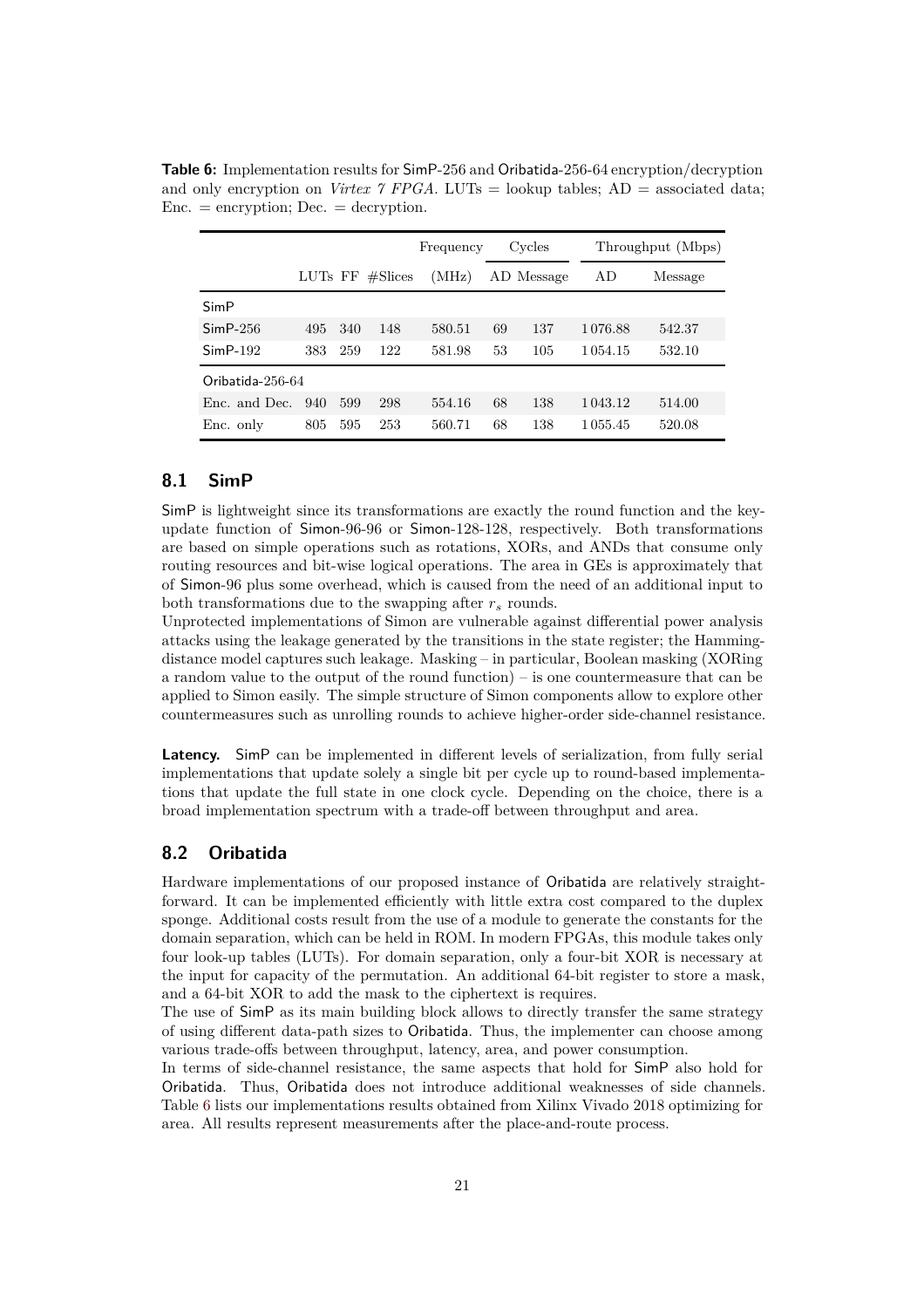In Table [6,](#page-20-2) we list two columns for the number of clock cycles and throughput, the former represents the results for the processing of associated data (with the step-reduced SimP), whereas the latter denotes the results for processing the message (with the non-reduced SimP). Our results leaves still room for further improvements in the close future.

### <span id="page-21-0"></span>**9 Software Implementation**

**SimP Is Very Lightweight and Flexible.** For SimP, only the round function and the key-update function of Simon have to be implemented, which can be realized using only rotations, logical ANDs and XORs. Since those operations treat individual bits separately without dependencies among the bits of the same words, the employed internal state size can be arbitrary. Therefore, SimP is well-suited for a variety of platforms independent of word-size limitations. There are no S-boxes or complex constants that must be stored, the RAM and ROM sizes are expected low. The round constants  $z_i$  can be implemented compactly using a five-bit Linear Feedback-shift Register [BSS<sup>+</sup>13].

**SimP Alleviates Side-channel Countermeasures.** The lack for S-boxes renders constanttime implementations straight-forward. Moreover, the low degree of the internal function alleviates protections with maskings or sharing-based countermeasures such as threshold implementations or consolidated masking schemes.

**The Memory Footprint of Oribatida Is Also Low.** The full implementation state is given by the *n*-bit state, the subsequent block, plus the overhead from the mask size, plus the result of initializing the key. Note that the key needs one single preprocessing call to the permutation  $P$  at initialization. Moreover, there is no overhead for the decryption operation of the primitive in Oribatida.

To minimize the memory requirements, e.g., Oribatida-192-96 needs 96-bits register for the block, 96 bits for the mask, plus 192 bits for the current state, and 128 bits for the key. Note that the state size of Oribatida is analogous to that of lightweight block ciphers with 128-bit security and small 64-bit state such as GIFT or LED. Though, such primitives either lead to birthday-bound security of at most 2<sup>32</sup> blocks encrypted under the same key, or must be used in modes with security beyond the birthday bound that are usually slower. Therefore, they require further memory to store the previous state. To provide high security, block-cipher-based modes often have to occupy more memory.

### <span id="page-21-1"></span>**10 Intellectual Property**

The submitters are not aware of any patent involved in Oribatida. Furthermore, Oribatida will not be patented. If any of this information changes, the submitters will promptly (and within at most one month) announce these changes on the mailing list of the NIST lightweight competition. According to [\[BSS](#page-22-1)<sup>+</sup>18], "SIMON and SPECK are free from any intellectual property restrictions. [The work on SIMON and SPECK] was prepared by a United States Government employee and, therefore, is excluded from copyright by Section 105 of the Copyright Act of 1976. The algorithms [of SIMON and SPECK] are free for anyone to use. There are no patent or licensing restrictions. Copyright and related rights are expressly waived through the CC0 1.0 Universal License."

**Acknowledgments.** The authors thank Raghvendra Rohit and Sumanta Sarkar for pointing out an event in the tag-processing process of the Oribatida-192 version which was treated in the INT-RUP bound, but lacked a term in the nAE bound. We also treated it properly in the nAE bound in this version.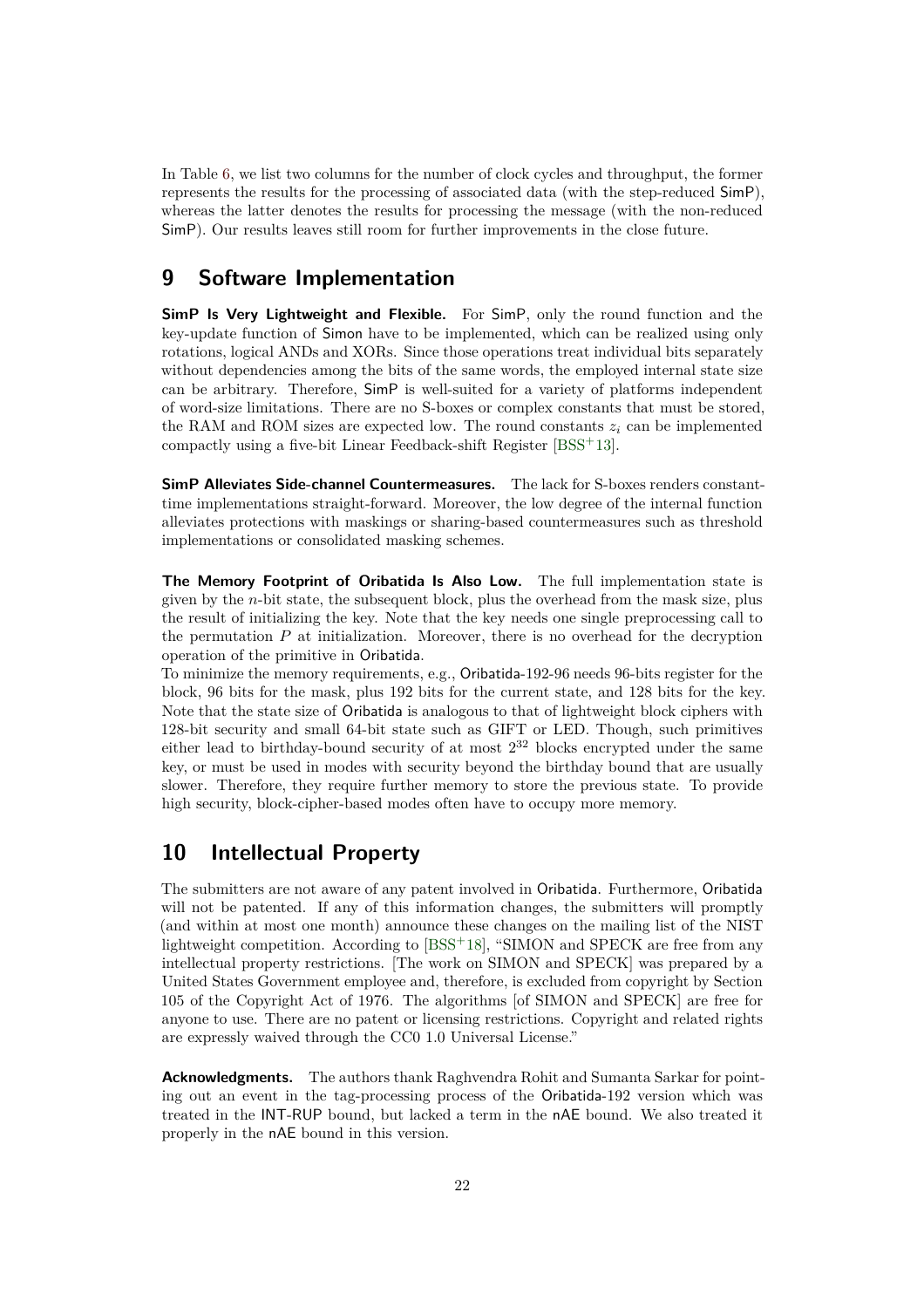### **References**

- [AAA+14] Mohamed Ahmed Abdelraheem, Javad Alizadeh, Hoda AlKhzaimi, Mohammad Reza Aref, Nasour Bagheri, Praveen Gauravaram, and Martin M. Lauridsen. Improved Linear Cryptanalysis of Round Reduced SIMON. *IACR Cryptology ePrint Archive*, 2014:681, 2014.
- [ABG+13] Javad Alizadeh, Nasour Bagheri, Praveen Gauravaram, Abhishek Kumar, and Somitra Kumar Sanadhya. Linear Cryptanalysis of Round Reduced SIMON. *IACR Cryptology ePrint Archive*, 2013:663, 2013.
- [ABL+14] Elena Andreeva, Andrey Bogdanov, Atul Luykx, Bart Mennink, Nicky Mouha, and Kan Yasuda. How to Securely Release Unverified Plaintext in Authenticated Encryption. In Palash Sarkar and Tetsu Iwata, editors, *ASIACRYPT I*, volume 8873 of *Lecture Notes in Computer Science*, pages 105–125. Springer, 2014.
- [AJN14] Jean-Philippe Aumasson, Philipp Jovanovic, and Samuel Neves. NORX: Parallel and Scalable AEAD. In Miroslaw Kutylowski and Jaideep Vaidya, editors, *ESORICS II*, volume 8713 of *Lecture Notes in Computer Science*, pages 19–36. Springer, 2014.
- [ALLW14] Farzaneh Abed, Eik List, Stefan Lucks, and Jakob Wenzel. Differential Cryptanalysis of Round-Reduced Simon and Speck. In Carlos Cid and Christian Rechberger, editors, *FSE*, volume 8540 of *Lecture Notes in Computer Science*, pages 525–545. Springer, 2014.
- <span id="page-22-0"></span>[BDPVA12] Guido Bertoni, Joan Daemen, Michaël Peeters, and Gilles Van Assche. Permutation-based encryption, authentication and authenticated encryption. *Directions in Authenticated Ciphers*, 2012.
- [BRV14] Alex Biryukov, Arnab Roy, and Vesselin Velichkov. Differential Analysis of Block Ciphers SIMON and SPECK. In Carlos Cid and Christian Rechberger, editors, *FSE*, volume 8540 of *Lecture Notes in Computer Science*, pages 546– 570. Springer, 2014.
- [BSS<sup>+</sup>13] Ray Beaulieu, Douglas Shors, Jason Smith, Stefan Treatman-Clark, Bryan Weeks, and Louis Wingers. The SIMON and SPECK Families of Lightweight Block Ciphers. *IACR Cryptology ePrint Archive*, 2013:404, 2013.
- <span id="page-22-1"></span>[BSS<sup>+</sup>18] Ray Beaulieu, Doug Shors, Jason Smith, Stefan Treatman-Clark, Bryan Weeks, and Louis Wingers. The SIMON and SPECK Families of Block Ciphers, 2018. <https://github.com/nsacyber/simon-speck>.
- [CDMS10] Jean-Sébastien Coron, Yevgeniy Dodis, Avradip Mandal, and Yannick Seurin. A Domain Extender for the Ideal Cipher. In Daniele Micciancio, editor, *TCC*, volume 5978 of *Lecture Notes in Computer Science*, pages 273–289. Springer, 2010.
- [CDNY18] Avik Chakraborti, Nilanjan Datta, Mridul Nandi, and Kan Yasuda. Beetle Family of Lightweight and Secure Authenticated Encryption Ciphers. *IACR Trans. Cryptogr. Hardw. Embed. Syst.*, 2018(2):218–241, 2018. [https://doi.](https://doi.org/10.13154/tches.v2018.i2.218-241) [org/10.13154/tches.v2018.i2.218-241](https://doi.org/10.13154/tches.v2018.i2.218-241).
- [CW16] Huaifeng Chen and Xiaoyun Wang. Improved Linear Hull Attack on Round-Reduced Simon with Dynamic Key-Guessing Techniques. In Thomas Peyrin, editor, *FSE*, volume 9783 of *Lecture Notes in Computer Science*, pages 428– 449. Springer, 2016.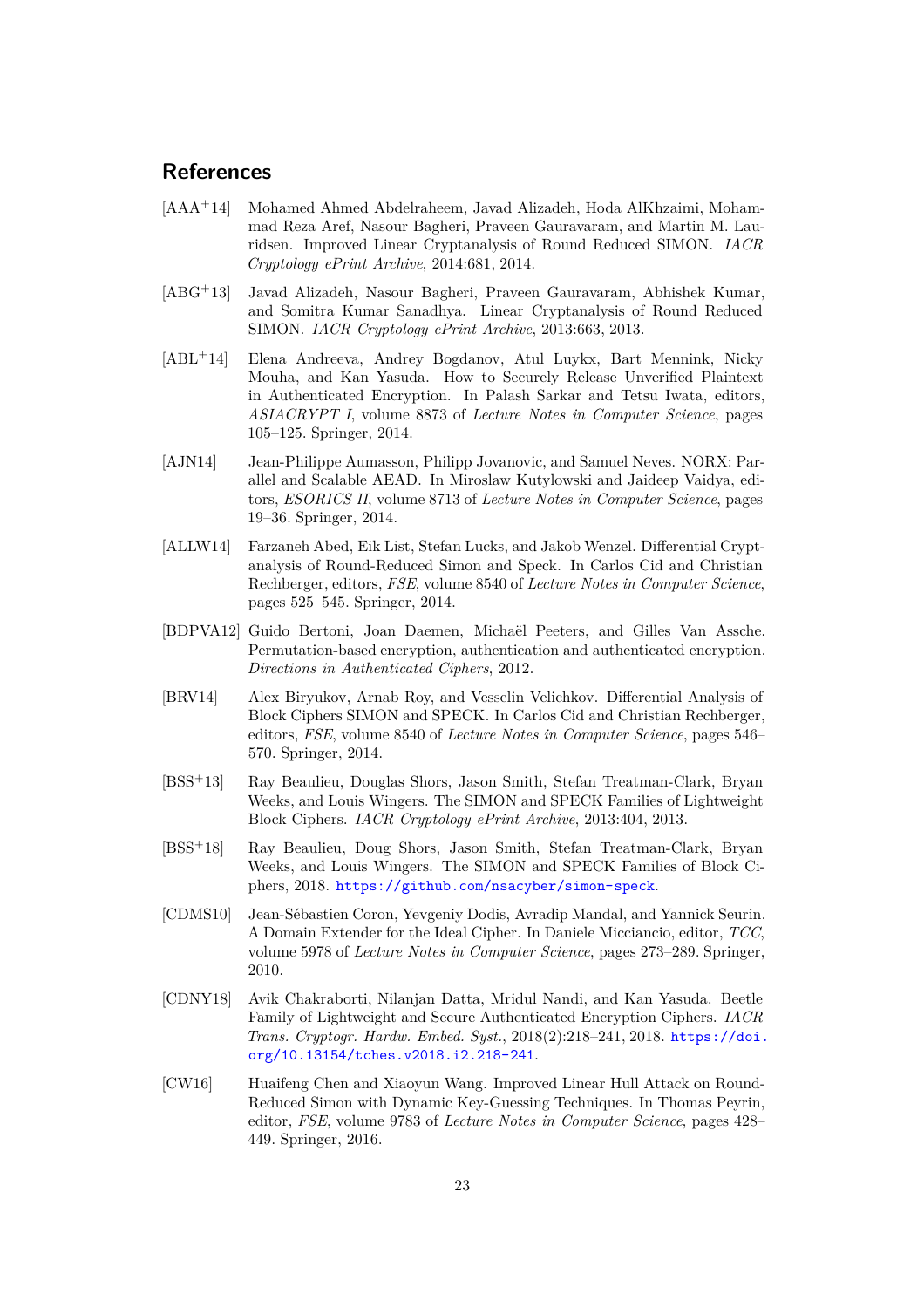- [DDGS15] Itai Dinur, Orr Dunkelman, Masha Gutman, and Adi Shamir. Improved Top-Down Techniques in Differential Cryptanalysis. In Kristin E. Lauter and Francisco Rodríguez-Henríquez, editors, *LATINCRYPT*, volume 9230 of *Lecture Notes in Computer Science*, pages 139–156. Springer, 2015.
- <span id="page-23-0"></span>[DEMS16] Christoph Dobraunig, Maria Eichlseder, Florian Mendel, and Martin Schläffer. Ascon v1.2. Submission to the CAESAR competition: [http://](http://competitions.cr.yp.to/round3/asconv12.pdf) [competitions.cr.yp.to/round3/asconv12.pdf](http://competitions.cr.yp.to/round3/asconv12.pdf), 2016.
- [HKR15] Viet Tung Hoang, Ted Krovetz, and Phillip Rogaway. Robust Authenticated-Encryption – AEZ and the Problem That It Solves. In Elisabeth Oswald and Marc Fischlin, editors, *EUROCRYPT I*, volume 9056 of *Lecture Notes in Computer Science*, pages 15–44. Springer, 2015.
- <span id="page-23-1"></span>[ISO18] ISO/IEC. Information technology – Automatic identification and data capture techniques – Part 21: Crypto Suite SIMON Security Services for Air Interface Communications, Oct 2018.
- [KLT15] Stefan Kölbl, Gregor Leander, and Tyge Tiessen. Observations on the SI-MON Block Cipher Family. In Rosario Gennaro and Matthew Robshaw, editors, *CRYPTO*, volume 9215 of *Lecture Notes in Computer Science*, pages 161–185. Springer, 2015.
- [KSTI18] Kota Kondo, Yu Sasaki, Yosuke Todo, and Tetsu Iwata. On the Design Rationale of SIMON Block Cipher: Integral Attacks and Impossible Differential Attacks against SIMON Variants. *IEICE Transactions*, 101-A(1):88–98, 2018.
- [LLW17a] Zhengbin Liu, Yongqiang Li, and Mingsheng Wang. Optimal Differential Trails in SIMON-like Ciphers. *IACR Trans. Symmetric Cryptol.*, 2017(1):358– 379, 2017.
- [LLW17b] Zhengbin Liu, Yongqiang Li, and Mingsheng Wang. The Security of SIMONlike Ciphers Against Linear Cryptanalysis. *IACR Cryptology ePrint Archive*, 2017:576, 2017.
- [Mat94] Mitsuru Matsui. On Correlation Between the Order of S-boxes and the Strength of DES. In Alfredo De Santis, editor, *EUROCRYPT*, volume 950 of *Lecture Notes in Computer Science*, pages 366–375. Springer, 1994.
- [MRH04] Ueli M. Maurer, Renato Renner, and Clemens Holenstein. Indifferentiability, Impossibility Results on Reductions, and Applications to the Random Oracle Methodology. In Moni Naor, editor, *TCC*, volume 2951 of *Lecture Notes in Computer Science*, pages 21–39. Springer, 2004.
- [MRV15] Bart Mennink, Reza Reyhanitabar, and Damian Vizár. Security of Full-State Keyed Sponge and Duplex: Applications to Authenticated Encryption. In Tetsu Iwata and Jung Hee Cheon, editors, *ASIACRYPT II*, volume 9453 of *Lecture Notes in Computer Science*, pages 465–489. Springer, 2015.
- <span id="page-23-2"></span>[NIS18] NIST. Submission Requirements and Evaluation Criteria for the Lightweight Cryptography Standardization Process. [https://csrc.nist.](https://csrc.nist.gov/projects/lightweight-cryptography) [gov/projects/lightweight-cryptography](https://csrc.nist.gov/projects/lightweight-cryptography), August 27 2018.
- [Rad15] Håvard Raddum. Algebraic Analysis of the Simon Block Cipher Family. In Kristin E. Lauter and Francisco Rodríguez-Henríquez, editors, *LATIN-CRYPT*, volume 9230 of *Lecture Notes in Computer Science*, pages 157–169. Springer, 2015.